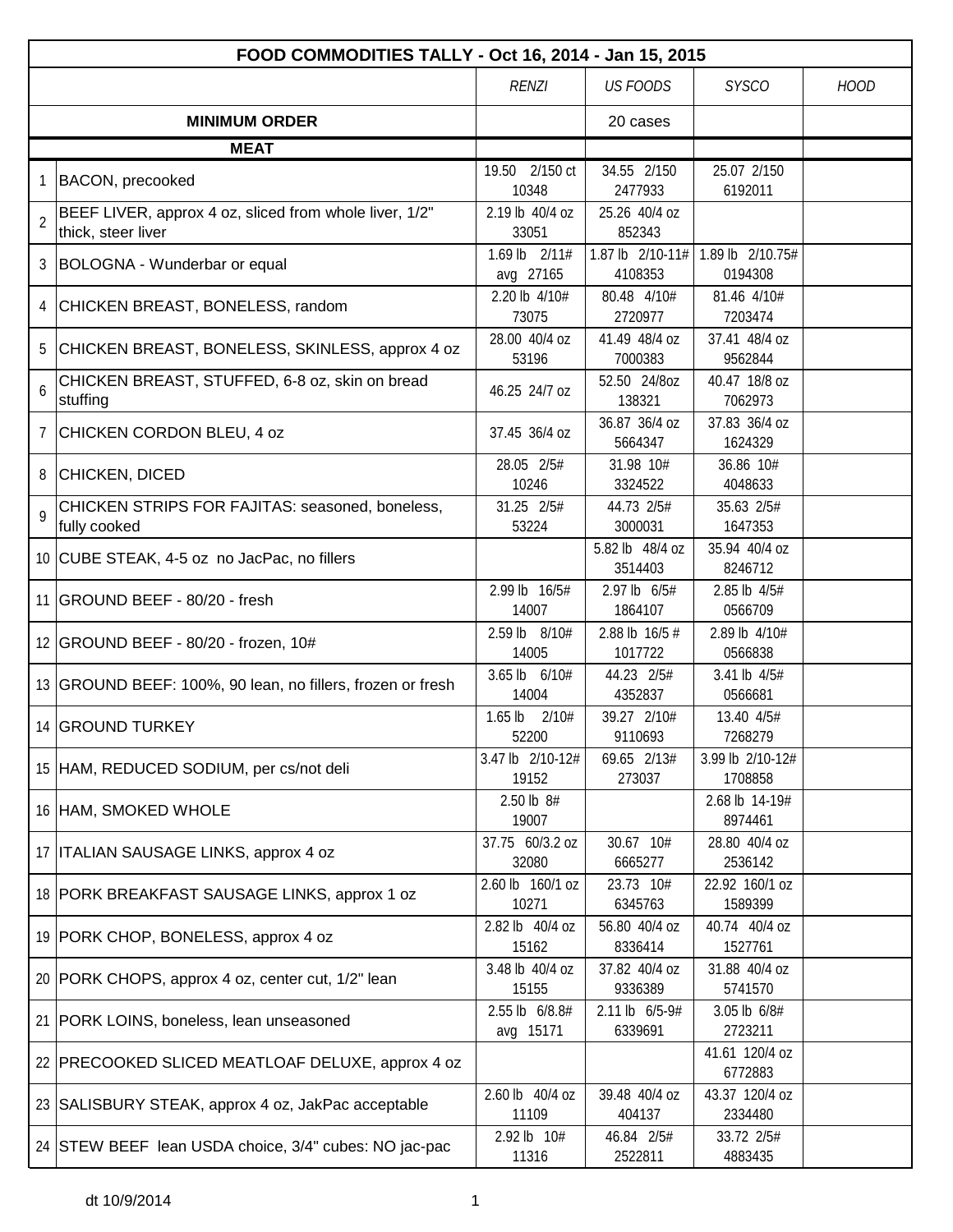|                | FOOD COMMODITIES TALLY - Oct 16, 2014 - Jan 15, 2015                                   |                             |                              |                              |             |  |  |  |
|----------------|----------------------------------------------------------------------------------------|-----------------------------|------------------------------|------------------------------|-------------|--|--|--|
|                |                                                                                        | <b>RENZI</b>                | <b>US FOODS</b>              | <b>SYSCO</b>                 | <b>HOOD</b> |  |  |  |
|                | 25   TOP ROUNDS: USDA choice, trimmed, split and tied                                  | 4.15 lb 4/14#<br>avg 12011  | 3.68 lb 3/17#<br>261347      | 3.61 lb 4/9-12#<br>1737238   |             |  |  |  |
| 26             | TURKEY BREAST premium grade, not deli, cooked,<br>skinless                             | 2.56 lb 2/9# avg<br>54035   | 3.31 lb 2/8-9#<br>7199961    | 2.71 lb 2/8-10#<br>7135759   |             |  |  |  |
|                | 27 TURKEY BREAST: raw frozen                                                           | 2.65 lb 4/6-8#<br>avg 52034 | 4.00 2/8-10#<br>4894689      | 2.62 lb 2/8-10#<br>4347126   |             |  |  |  |
|                | 28 TURKEY DOGS                                                                         | 1.039 lb 4/5#<br>55221      | 12.83 10#<br>9327537         | 11.96 2/5#<br>9822453        |             |  |  |  |
|                | <b>FROZEN FOODS</b>                                                                    |                             |                              |                              |             |  |  |  |
| 1              | <b>BABY BACK RIBS</b>                                                                  | 3.60 lb 16/2.5#<br>17111    | 125.29 30#<br>3010121        | 5.23 lb 30#<br>1496728       |             |  |  |  |
| $\overline{2}$ | BEEF PATTIES: 80% lean, 3 patties/pound, round, paper in<br>between patties            | 26.35 30/5.3 oz<br>11126    | 36.47 30/5.33 oz<br>4327300  | 67.01 60/5.33 oz<br>4562583  |             |  |  |  |
| 3              | BEEF PATTIES: 80% lean, 100% beef, 3 patties/pound,<br>round, paper in between patties | 27.35 40/4 oz<br>11104      | 36.47 30/5.33 oz<br>4327300  | 67.01 45/5.3 oz<br>4562583   |             |  |  |  |
| 4              | <b>BREAKFAST SAUSAGE LINKS, TURKEY</b>                                                 | 2.60 lb 160/1 oz<br>37781   | 38.53 10#<br>6275283         | 18.43 160/1 oz<br>5393236    |             |  |  |  |
| 5              | BREAKFAST SAUSAGE PATTIES, approx 1 oz                                                 | 32.50 96/2 oz<br>45547      | 40.00 10#<br>3084589         | 21.29 160/1 oz<br>1589332    |             |  |  |  |
| 6              | BREAKFAST SAUSAGE PATTIES, VEGETARIAN                                                  |                             | 43.89 112/1.34<br>oz 1140284 |                              |             |  |  |  |
| $\overline{7}$ | BREADED CHICKEN PATTY, approx 3 oz, oven ready,<br>white meat                          | 12.50 52/3.1 oz<br>55364    | 28.60 60/3.53 oz<br>9049933  | 74.98 150/3.26<br>oz 4940072 |             |  |  |  |
| 8              | <b>BREADED FISH COOKED</b>                                                             |                             | 49.53 10#<br>7323264         | 34.58 10#<br>7845625         |             |  |  |  |
| $\mathsf{Q}$   | BREADED FISH : uncooked, ready to bake, NOT DEEP<br>FRY, comparable to Pier 17         |                             | 38.37 10#<br>1247139         | 39.62 4/2.5#<br>1072982      |             |  |  |  |
|                | 10 BREADED FISH FILLETS - approx 4 oz                                                  | 35.90 10.35#<br>40161       | 51.85 10#<br>7138100         | 25.53 10#<br>2125789         |             |  |  |  |
|                | 11 CHICKEN BREAST, BONELESS, SKINLESS                                                  | 2.40 lb 10#<br>53196        | 41.68 48/4 oz<br>5874870     |                              |             |  |  |  |
| 12             | CHICKEN BREASTS, approx 6.5 oz, bone in and skin on,<br>no backs, no ribs, IQF         |                             | 7.46 lb 20# avg<br>8193443   |                              |             |  |  |  |
|                | 13 CHICKEN FILLETS, BREADED, approx 4 oz                                               | 33.15 40/4 oz<br>90044      | 36.35 40/4 oz<br>6576672     |                              |             |  |  |  |
|                | 14 CHICKEN LEGS, approx 6 oz, IQF                                                      | 1.82 lb 48/7 oz<br>73032    | 32.76 48/6.3 oz<br>2337061   |                              |             |  |  |  |
|                | 15 CHICKEN MEAT, DICED: cooked, white & dark meat, IQF                                 | 28.60 2/5#<br>10252         | 34.68 10#<br>3324522         | 36.86 10#<br>4048633         |             |  |  |  |
|                | 16 CHICKEN NUGGET                                                                      | 11.75 250/.64 oz<br>55363   | 16.59 2/5#<br>2359370        | 66.76 720/.61 oz<br>4940082  |             |  |  |  |
|                | 17 CHICKEN PATTY                                                                       | 16.50 52/3.1 oz<br>55364    | 18.94 51/3.1 oz<br>2400703   | 54.02 144/3.4 oz<br>2971053  |             |  |  |  |
|                | 18 CUBED PORK                                                                          |                             | 30.59 4/2.5#<br>4356176      | 27.22 10#<br>1534262         |             |  |  |  |
|                | 19 DANISH - assorted                                                                   | 20.90 48/2.5 oz<br>52636    | 19.67 50/1.3 oz<br>3102233   | 19.47 5/10 ct<br>2249365     |             |  |  |  |
|                | 20 DICED TURKEY                                                                        | 2.28 lb 2/5#<br>10161       | 25.16 2/5#<br>7213879        | 24.22 2/5#<br>3054848        |             |  |  |  |
|                | 21 DINNER ROLLS                                                                        | 22.15 6/32 ct<br>51436      |                              | 27.91 8/24 ct<br>1576875     |             |  |  |  |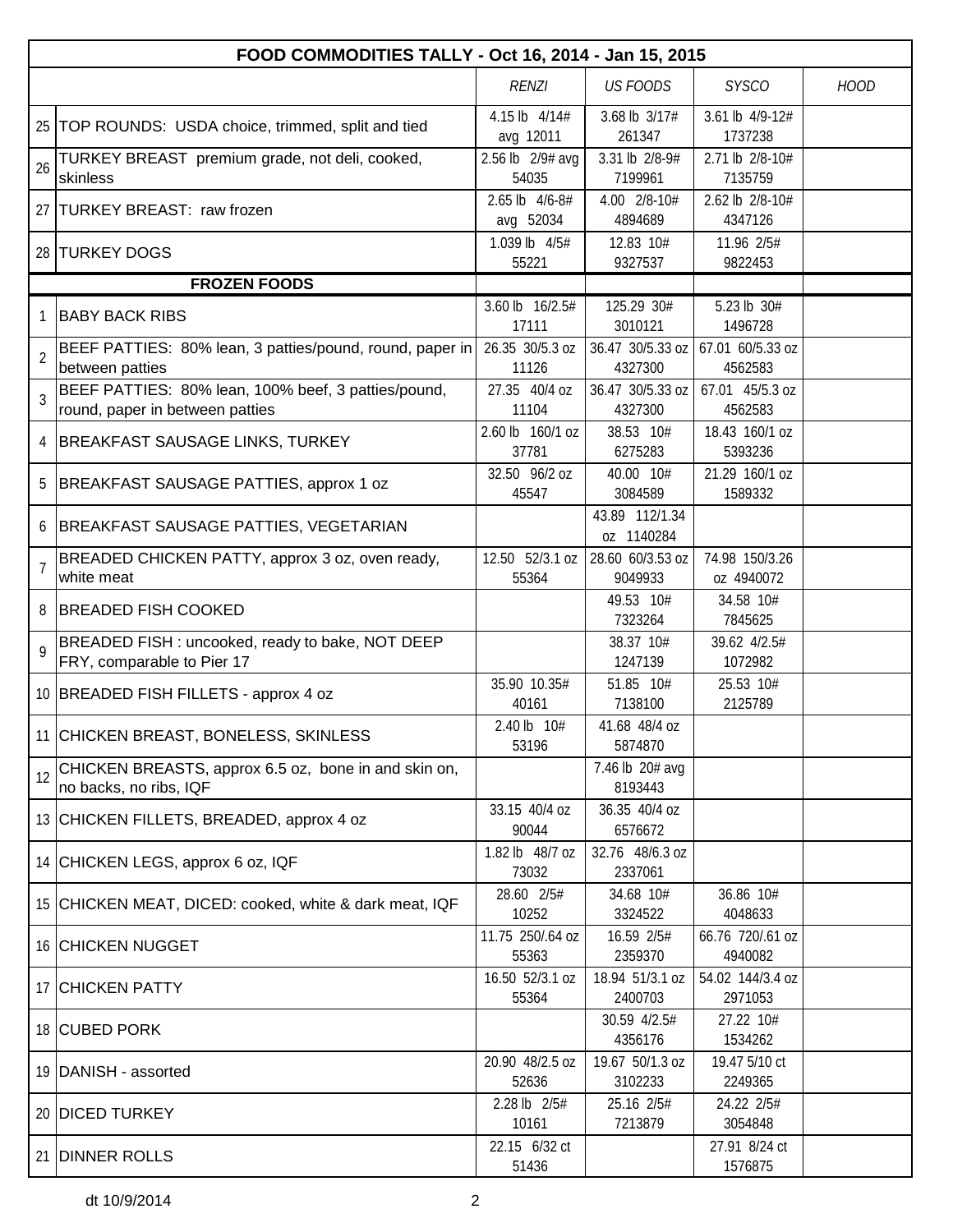| FOOD COMMODITIES TALLY - Oct 16, 2014 - Jan 15, 2015 |                                      |                              |                              |             |  |  |  |
|------------------------------------------------------|--------------------------------------|------------------------------|------------------------------|-------------|--|--|--|
|                                                      | RENZI                                | <b>US FOODS</b>              | <b>SYSCO</b>                 | <b>HOOD</b> |  |  |  |
| 22 DONUT - assorted                                  | 48.95 240/1.25<br>0Z                 | 43.20 240/1.25<br>oz 7222870 |                              |             |  |  |  |
| 23 FISH NUGGETS, approx 1 oz                         |                                      | 24.02 10#<br>6064364         | 36.29 10#<br>2124709         |             |  |  |  |
| 24 FRENCH FRIES                                      | 13.98 6/5#<br>34115                  | 22.26 6/5#<br>7327042        | 14.13 6/5#<br>8897878        |             |  |  |  |
| 25 FRENCH TOAST                                      | 20.50 144 ct<br>46021                | 18.54 72/2.55 oz<br>5734330  | 16.57 144/1.5 oz<br>3580487  |             |  |  |  |
| 26 HASHBROWN - approx 2.25 oz                        | 21.50 6/2.5#<br>34120                | 18.47 6/2.8125#<br>2099570   | 16.34 120/2.25<br>oz 0017354 |             |  |  |  |
| 27 HOT DOGS (approx 80 cs)                           | 1.39 lb 12/1#<br>23018               | 13.80 10#<br>6338784         | 21.48 2/5#<br>1073485        |             |  |  |  |
| 28 <b>ITALIAN MEATBALLS</b>                          | 1.90 lb 10#<br>11238                 | 29.20 2/5#<br>1329200        | 18.73 160/1 oz<br>5063138    |             |  |  |  |
| 29 ITALIAN SAUSAGE CUBES: cooked                     | 20.37 2/5# bag<br>32083              |                              |                              |             |  |  |  |
| 30   MANICOTTI - approx 3 oz                         | 24.00 60/2.75 oz<br>35243            | 31.58 60/2.75 oz<br>3272580  | 25.82 60/2.7 oz<br>1042878   |             |  |  |  |
| 31   MEATBALLS                                       | 1.90 lb 10#<br>11238                 | 20.44 160/1 oz<br>8236028    | 18.73 160/1 oz<br>5063138    |             |  |  |  |
| 32 MEATLOAF SLICES                                   | 2.20 lb 75/3.2 oz<br>33167           |                              | 41.61 120/4 oz<br>6772883    |             |  |  |  |
| 33 MEATLOAF DELUXE, PRECOOKED, SLICED, approx 4 oz   | 2.20 lb 75/3.2 oz<br>33167           |                              | 41.61 120/4 oz<br>6772883    |             |  |  |  |
| 34 OMELETS, approx 1 oz                              |                                      | 30.45 200/1 oz<br>2365013    |                              |             |  |  |  |
| 35 OMELETS, approx 3 oz                              | 31.75 84/3 oz<br>27026               | 43.11 56/4.3 oz<br>3277274   | 32.50 48/3 oz<br>7518582     |             |  |  |  |
| 36 PANCAKES                                          | 11.65 144/1.2 oz<br>46033 buttermilk | 10.91 12/12 ct<br>3853165    | 10.15 144/1.2 oz<br>0669200  |             |  |  |  |
| 37   PANCAKES - BUTTERMILK - approx 1.2 oz           | 11.65 144/1.2 oz<br>46033            | 10.18 12/12 ct<br>5734553    | 10.15 144/1.2 oz<br>0669200  |             |  |  |  |
| 38   PEPPERONI: sliced                               | 2.65 lb 2/12.5#<br>22039             | 33.79 10#<br>6688592         | 52.21 25#<br>1752062         |             |  |  |  |
| 39   PIZZA, CHEESE, 5" ROUND - approx 5 oz           | 35.55 60/5"<br>80086                 | 50.74 54/5.2 oz<br>1019520   | 58.11 60 ct<br>1427709       |             |  |  |  |
| 40 PIZZA CRUST, 9" round                             | 11.50 12/9"<br>37804                 |                              | 41.88 48/6 oz<br>9127358     |             |  |  |  |
| 41 PIZZA CRUST, sheet pan                            | 24.00 10/43 oz<br>37807              | 26.37 10 ct<br>6736177       | 39.41 22/24 oz<br>2222545    |             |  |  |  |
| 42   PIZZA TOPPING, SAUSAGE                          | 20.37 2/5# bag<br>32083              | 46.18 3/5#<br>2991800        | 32.28 10#<br>1897404         |             |  |  |  |
| 43 POLLOCK POTATO CRUNCH NUGGET - approx 1 oz        |                                      |                              |                              |             |  |  |  |
| 44   PORK BBQ RIBETTES, cooked, approx 3-4 oz        |                                      | 36.80 52/3.1 oz<br>3076460   |                              |             |  |  |  |
| 45   POTATOES, CUBED (to pan fry)                    | 18.96 6/5#<br>34387                  | 34.65 6/5#<br>4395265        | 30.92 6/5#<br>3644036        |             |  |  |  |
| 46 PULLED TURKEY                                     | 37.50 2/5#<br>52031                  | 38.42 2/5#<br>7173594        | 40.56 10#<br>7497217         |             |  |  |  |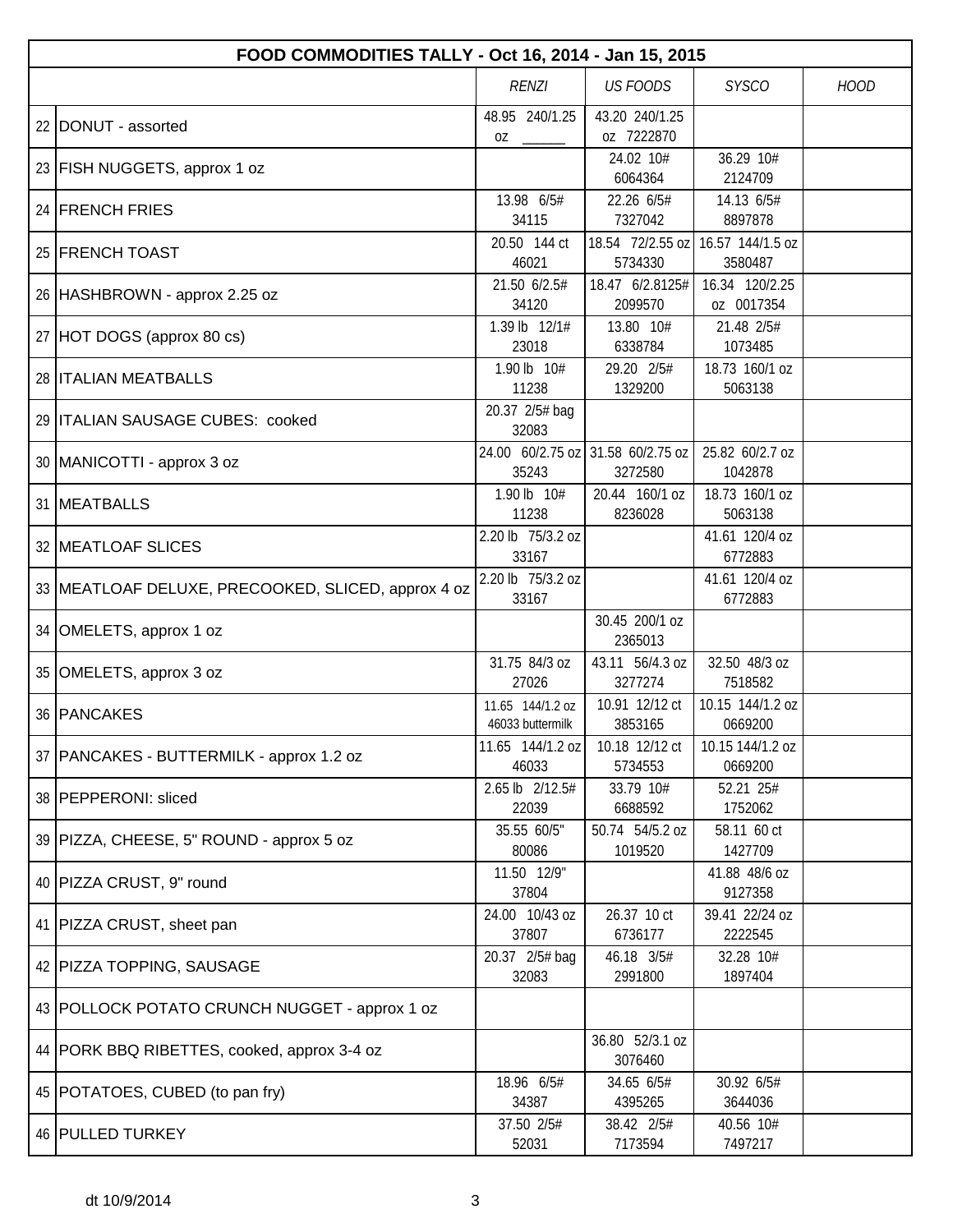|   | FOOD COMMODITIES TALLY - Oct 16, 2014 - Jan 15, 2015 |                           |                              |                              |             |  |  |
|---|------------------------------------------------------|---------------------------|------------------------------|------------------------------|-------------|--|--|
|   |                                                      | <b>RENZI</b>              | <b>US FOODS</b>              | <b>SYSCO</b>                 | <b>HOOD</b> |  |  |
|   | 47 RAVIOLI                                           | 18.60 300/.65 oz<br>86212 | 29.84 136 ct<br>8329120      | 16.97 3/3#<br>2467637        |             |  |  |
|   | 48 STEAK UM                                          | 2.60 lb 10.5#<br>33168    | 33.35 10#<br>6189591         | 30.52 40/4 oz<br>7161395     |             |  |  |
|   | 49 SWEET POTATO FRIES                                | 19.95 6/2.5#<br>34087     | 26.58 3/5#<br>7693799        | 24.47 6/2.5#<br>3419199      |             |  |  |
|   | 50 STUFFED CABBAGE W/SAUCE                           |                           | 52.24 4/92 oz<br>1326305     | 56.84 4/5.5#<br>2516995      |             |  |  |
|   | 51 STUFFED PEPPERS W/SAUCE                           | 52.95 4/83 oz<br>35161    | 68.05 4/83 oz<br>6001655     | 44.88 4/5#<br>2517001        |             |  |  |
|   | 52 STUFFED SHELLS - approx 2 oz                      | 36.00 120/2 oz<br>35249   | 51.90 96/2.75 oz<br>8333155  | 34.92 96/2 oz<br>1948512     |             |  |  |
|   | 53 TATOR TOT - approx 1 oz                           | 16.95 6/5#<br>34197       | 28.11 6/5#<br>7068588        | 25.57 6/5#<br>2082774        |             |  |  |
|   | 54   UNBREADED FISH FILLETS - approx 4 oz            |                           | 24.83 10#<br>5102751         | 29.49 10#<br>2375228         |             |  |  |
|   | 55   UNBREADED VEAL PATTY - approx 4 oz              |                           | 36.07 40/4 oz<br>2188803     | 35.30 56/3 oz<br>7097702     |             |  |  |
|   | 56 VEGGIE BURGER, regular                            |                           | 52.94 48/3.5 oz<br>3242195   | 45.79 48/3.4 oz<br>2023125   |             |  |  |
|   | 57 VEGGIE BURGER, southwestern                       |                           |                              | 46.26 48/3.4 oz<br>9349960   |             |  |  |
|   | 58 WAFFLES                                           | 11.15 12/12 ct<br>46023   | 10.92 144/1.27<br>oz 5734496 | 11.94 144/.83 oz<br>1010297  |             |  |  |
|   | 59 WRAPS                                             | 11.95 6/12 ct<br>60048    | 22.43 6/12 ct<br>5366539     | 20.76 6/12 ct<br>6291595     |             |  |  |
|   | <b>FISH</b>                                          |                           |                              |                              |             |  |  |
| 1 | TUNA FISH, 12 oz                                     | 76.00 24/12.5 oz<br>43133 | 56.71 24/12 oz<br>2091072    |                              |             |  |  |
|   | 2 TUNA FISH, 66.5 oz                                 | 44.38 6/66.5 oz<br>64025  | 53.88 6/66.5 oz<br>2010403   | 45.99 6/66.5 oz<br>7519285   |             |  |  |
|   | <b>EGGS</b>                                          |                           |                              |                              |             |  |  |
| 1 | EGG PATTIES, 1 oz - frozen                           |                           | 30.22 200/1 oz<br>2365013    | 33.39 200/1 oz<br>9546797    |             |  |  |
|   | 2   EGG PATTIES, 1.75 oz - frozen                    |                           | 32.72 144/1.75<br>oz 997221  | 36.13 144/1.75<br>oz 7360530 |             |  |  |
| 3 | EGG PATTIES, 2 oz - frozen                           |                           | 23.15 100/2 oz<br>5258470    | 26.40 100/2 oz<br>2738623    |             |  |  |
| 4 | <b>FRESH EGGS</b>                                    | 32.00 30 doz<br>28028     |                              |                              |             |  |  |
| 5 | <b>PASTEURIZED EGGS</b>                              | 35.50 15/2#<br>27022      | 43.92 15/2#<br>882373        |                              |             |  |  |
| 6 | <b>PEELED HARD COOKED</b>                            | 37.87 8/18 ct<br>27002    | 47.21 25#<br>5723465         | 25.56 2/10#<br>5826500       |             |  |  |
|   | <b>PASTA &amp; GRAINS</b>                            |                           |                              |                              |             |  |  |
| 1 | <b>BARLEY</b>                                        | 19.50 24/1#<br>78309      | 14.61 24/1#<br>5212675       | 19.23 24/1#<br>4487633       |             |  |  |
| 2 | <b>EGG NOODLES</b>                                   | 9.48 10# 84082            | 8.87 2/5#<br>7328651         | 10.75 10#<br>0469104         |             |  |  |
| 3 | <b>ELBOW MACARONI</b>                                | 9.63 20# 84073            | 9.25 2/10#<br>993063         | 12.89 20#<br>8644375         |             |  |  |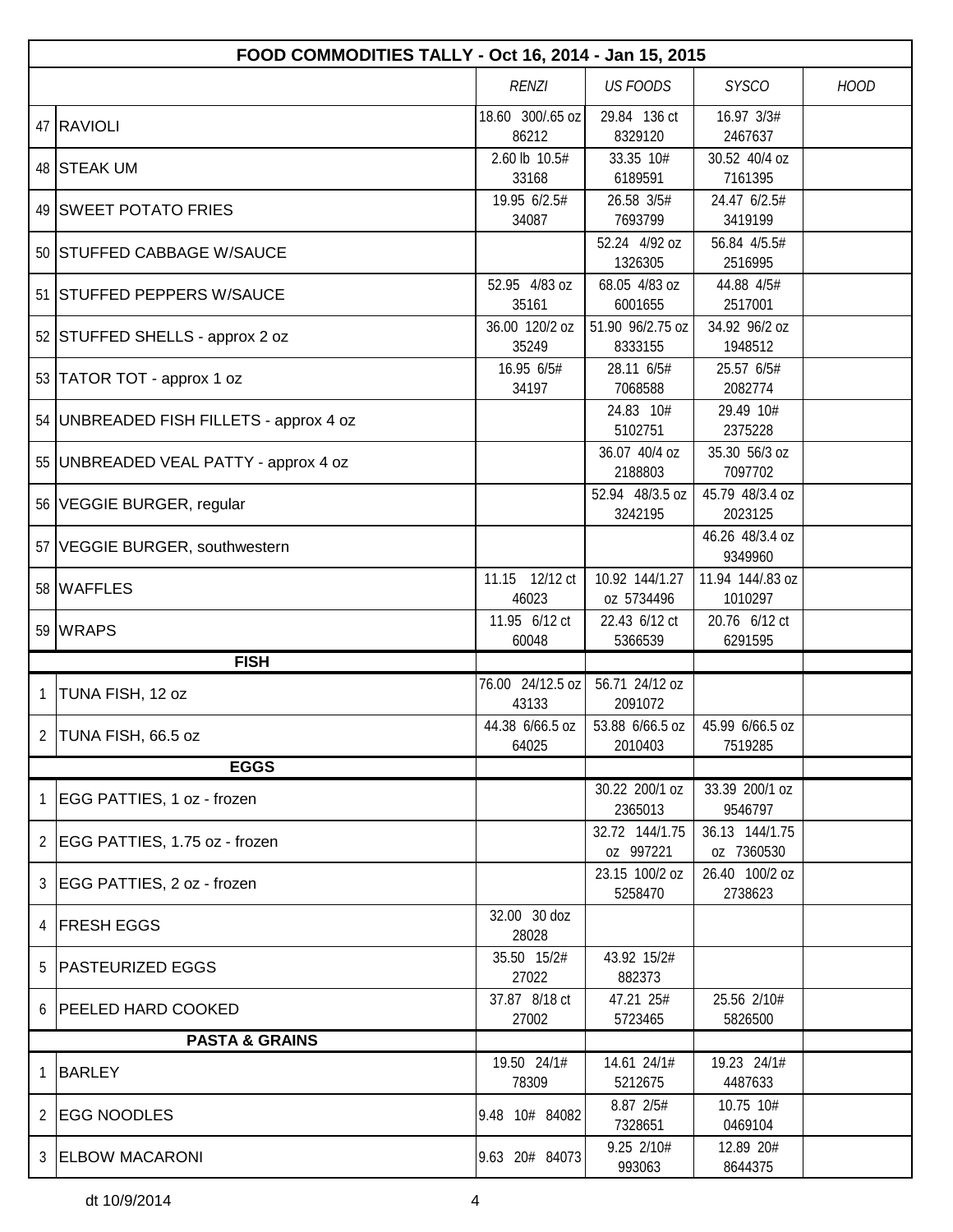|                | FOOD COMMODITIES TALLY - Oct 16, 2014 - Jan 15, 2015 |                            |                                    |                            |             |  |  |
|----------------|------------------------------------------------------|----------------------------|------------------------------------|----------------------------|-------------|--|--|
|                |                                                      | <b>RENZI</b>               | <b>US FOODS</b>                    | <b>SYSCO</b>               | <b>HOOD</b> |  |  |
| 4              | LASAGNA NOODLES                                      |                            | 7.76 10#<br>3328127                | 13.47 10#<br>4933164       |             |  |  |
| 5              | RICE - par boil                                      | 10.74 25#<br>66014         | 35.47 50#<br>2328193               |                            |             |  |  |
| 6              | ROTINI - tricolor                                    | 6.73 10# 84096             | 12.94 2/10#<br>2328805             | 18.57 2/10#<br>5588017     |             |  |  |
| 7              | ROTINI - plain                                       | 9.72 20# 84083             | 9.79 2/10#<br>997627               | 20.42 2/10#<br>5587993     |             |  |  |
| 8              | SPAGHETTI                                            | 9.72 20# 84072             | 9.56 2/10#<br>997692               | 12.89 20#<br>8836647       |             |  |  |
|                | 9 ZITI                                               | 10.09 20#<br>84074         | 10.84 2/10#<br>3327681             | 12.89 20#<br>0819439       |             |  |  |
|                | <b>BAKING PRODUCTS</b>                               |                            |                                    |                            |             |  |  |
|                | <b>BAKING POWDER</b>                                 | 42.00 6/5#<br>68064        | $\overline{53.79}$ 6/5#<br>8004772 | 47.68 6/5#<br>5517701      |             |  |  |
| 2              | <b>BAKING SODA</b>                                   | 13.50 24/1#<br>68058       | 13.79 12/2#<br>1043975             | 13.36 12/24 oz<br>4950598  |             |  |  |
| 3              | <b>CANOLA OIL</b>                                    | 35.75 6/gal<br>30088       | 36.27 3/gal<br>1350529             | 22.74 3/gal<br>5191150     |             |  |  |
| 4              | COCONUT: unsweetened                                 |                            |                                    | 20.28 5/2#<br>4510921      |             |  |  |
| 5              | <b>CORN STARCH</b>                                   | 17.15 24/1#<br>91369       | 16.12 24/1#<br>4009908             | 19.31 24/1#<br>4032991     |             |  |  |
| 6              | FLOUR - 25#                                          | 7.05 25# 10881             | 18.74 2/25#<br>2330942             | 16.48 2/25#<br>8379270     |             |  |  |
| $\overline{7}$ | FLOUR - 50#                                          | 13.05 50#<br>10884         | 14.27 50#<br>8615247               | 16.38 50#<br>4267274       |             |  |  |
| 8              | <b>PEANUT BUTTER</b>                                 | 41.00 6/5# tub<br>92542    | 55.43 6/5#<br>4327581              | 46.53 6/5#<br>4009189      |             |  |  |
|                | 9 PEANUT BUTTER CHIPS                                | 66.00 25 tub<br>75071 mini | 61.84 25#<br>2056323               | 17.69 200/.5 oz<br>6132377 |             |  |  |
|                | 10 SEMI-SWEET CHOCOLATE CHIPS                        | 15.18 10#<br>10885         | 44.51 25#<br>8704322               | 50.17 25#<br>5335732       |             |  |  |
|                | 11 SHORTENING                                        | 31.87 50#<br>10954         | 40.49 50#<br>2880383               | 33.78 50#<br>4132007       |             |  |  |
|                | 12   SUGAR, BROWN - 2#                               | 19.10 12/2#<br>11183       | 19.78 12/2#<br>855387              | 23.20 12/2#<br>5593702     |             |  |  |
|                | 13 SUGAR, BROWN - 50#                                | 26.50 50# bag<br>67009     | 32.24 50#<br>2033744               | 31.87 50#<br>1854926       |             |  |  |
|                | 14   SUGAR, CONFECTIONERY - 2#                       | 19.10 12/2#<br>92205       | 19.78 12/2#<br>1627215             | 23.20 12/2#<br>5593900     |             |  |  |
|                | 15   SUGAR, CONFECTIONERY - 25#                      | 26.50 50#<br>67007         | 25.96 50#<br>6418669               | 33.87 50#<br>1854918       |             |  |  |
|                | 16 SUGAR, GRANULATED                                 | 19.67 50#<br>68395         | 20.17 50#<br>8383283               | 23.61 50#<br>4782694       |             |  |  |
|                | 17 VANILLA EXTRACT                                   | 20.99 4/gal<br>96205       | 4.48 gal<br>761346                 |                            |             |  |  |
|                | 18 VEGETABLE OIL                                     | 35.75 6/gal<br>30088       | 34.78 6/gal<br>9328691             | 34.18 6/gal<br>5633003     |             |  |  |
|                | 19 WALNUTS                                           |                            | 33.66 5#<br>2634442                | 42.17 3/2#<br>4645404      |             |  |  |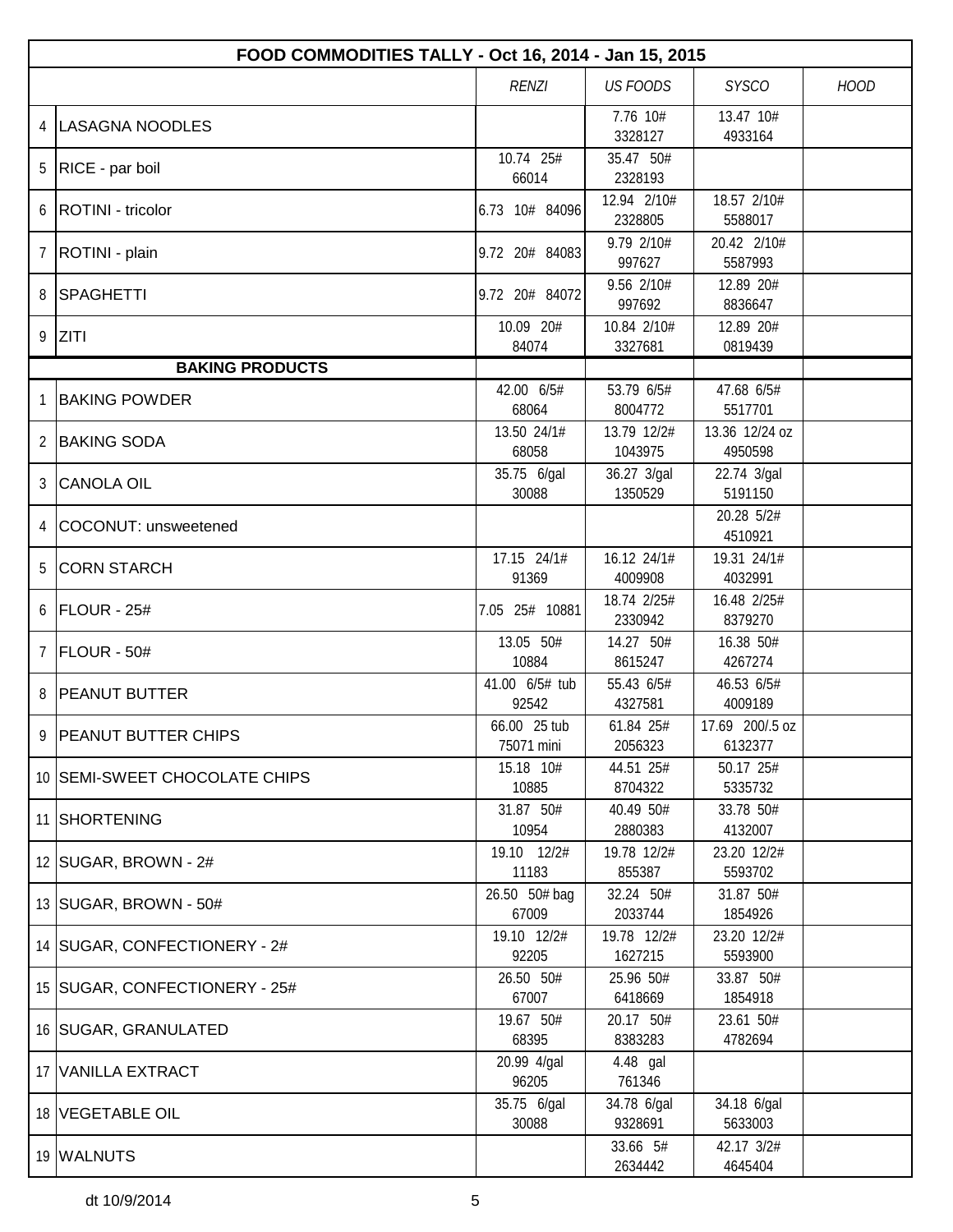|   | FOOD COMMODITIES TALLY - Oct 16, 2014 - Jan 15, 2015 |                            |                                                            |                            |             |  |  |
|---|------------------------------------------------------|----------------------------|------------------------------------------------------------|----------------------------|-------------|--|--|
|   |                                                      | <b>RENZI</b>               | <b>US FOODS</b>                                            | <b>SYSCO</b>               | <b>HOOD</b> |  |  |
|   | <b>INDIVIDUAL / BULK CEREALS</b>                     |                            |                                                            |                            |             |  |  |
| 1 | <b>BRAN FLAKES - Individual</b>                      | 18.35 84/1 oz<br>77201     | 26.19 96/.88 oz<br>3003084                                 | 15.24 84/1 oz<br>7001093   |             |  |  |
| 2 | <b>BRAN FLAKES - Bulk</b>                            | 12.85 4/35 oz<br>92331     | 38.22 4/43 oz<br>6000277                                   | 13.25 4/35 oz<br>6709414   |             |  |  |
|   | 3 CHEERIOS - Individual                              | 18.25 96/1 oz<br>84160     | 23.38 96/.88 oz<br>7738776                                 | 15.24 84/1 oz<br>7001082   |             |  |  |
| 4 | <b>CHEERIOS - Bulk</b>                               | 14.05 4/35 oz<br>76244     | 14.74 4/35 oz<br>7176845                                   | 13.71 4/35 oz<br>6732754   |             |  |  |
| 5 | <b>CINNAMON TOASTIES - Individual</b>                | 18.25 96/1 oz<br>84065     | 23.05 96/1 oz<br>7373590                                   | 19.11 96 ct<br>4119723     |             |  |  |
| 6 | <b>CINNAMON TOASTIES - Bulk</b>                      | 20.95 4/35 oz<br>76261     | 39.94 6/32 oz<br>5640628                                   | 34.98 4/45 oz<br>4396446   |             |  |  |
| 7 | <b>CORN FLAKES - Individual</b>                      | 18.25 96/1 oz<br>85009     | 23.05 96/1 oz<br>9266883                                   | 15.24 84/1 oz<br>2430259   |             |  |  |
|   | 8 CORN FLAKES - Bulk                                 | 12.39 4/35 oz<br>76240     | 12.46 4/35 oz<br>3176849                                   | 12.79 4/35 oz<br>6709307   |             |  |  |
|   | 9 CREAM OF WHEAT - Bulk                              | 20.85 12/28 oz<br>85523    | 24.19 12/28 oz<br>6000525                                  | 21.79 12/28 oz<br>8562639  |             |  |  |
|   | 10 CREAM OF WHEAT - Individual                       | 52.95 144/1 oz<br>80100015 | 50.65 144/1 oz<br>496463                                   |                            |             |  |  |
|   | 11 FROSTED FLAKES - Individual                       | 24.95 96/1 oz<br>84011     | 23.05 96/1 oz<br>9266883                                   | 26.42 96/1 oz<br>4044707   |             |  |  |
|   | 12 FROSTED FLAKES - Bulk                             | 14.23 4/35 oz<br>76248     | 24.95 4/45 oz<br>5621412                                   | 13.82 4/35 oz<br>6781587   |             |  |  |
|   | 13   OATMEAL - Individual                            | 9.10 48/1 oz<br>76593      | 9.94 48 ct<br>1892132                                      | 25.00 12/42 oz<br>8562621  |             |  |  |
|   | 14 QUICK OATS, approx 42 oz                          | 24.12 12/42oz<br>85522     | 33.51 12/42 oz<br>1004662                                  | 25.00 12/42 oz<br>8562621  |             |  |  |
|   | 15 RAISIN BRAN - Individual                          | 84033                      | 18.25 96/1.19 oz 23.05 96/1.25 oz 16.13 84/1 oz<br>5265707 | 7001080                    |             |  |  |
|   | 16 RAISIN BRAN - Bulk                                | 15.84 4/35 oz<br>76243     | 24.34 6/36 oz<br>5622253                                   | 15.48 4/35 oz<br>6732788   |             |  |  |
|   | 17 SPECIAL K - Individual                            | 24.95 96/1 oz<br>84026     | 26.19 96/.625 oz<br>7002074                                | 26.42 96/5/8 oz<br>4044699 |             |  |  |
|   | 18 RICE CRISPIES - Individual                        | 18.59 96/.75 oz<br>84062   | 23.26 96/.63 oz<br>1265701                                 | 15.24 84/1 oz<br>7001085   |             |  |  |
|   | 19 RICE CRISPIES - Bulk                              | 29.50 20#<br>84069         | 15.38 4/35 oz<br>9176843                                   |                            |             |  |  |
|   | 20   SHREDDED WHEAT - Individual                     | 27.49 70/1.2 oz<br>76599   | 27.26 70/1.2 oz<br>3489432                                 | 28.94 70/1.2 oz<br>6199269 |             |  |  |
|   | 21 SHREDDED WHEAT - Bulk                             | 14.95 4/35 oz<br>76253     |                                                            |                            |             |  |  |
|   | 22   TOOTIE FRUTIES - Individual                     | 18.59 96/1 oz<br>84014     | 23.05 96/.75 oz<br>7270697                                 |                            |             |  |  |
|   | 23 TOOTIE FRUTIES - Bulk                             | 15.42 4/35 oz<br>76247     | 16.37 4/35 oz<br>4177739                                   |                            |             |  |  |
|   | <b>DESSERT MIXES</b>                                 |                            |                                                            |                            |             |  |  |
| 1 | <b>ANGEL FOOD CAKE</b>                               | 43.09 12/16 oz<br>28500    | 42.80 12/1#<br>9006636                                     | 28.70 6/20 oz<br>5357559   |             |  |  |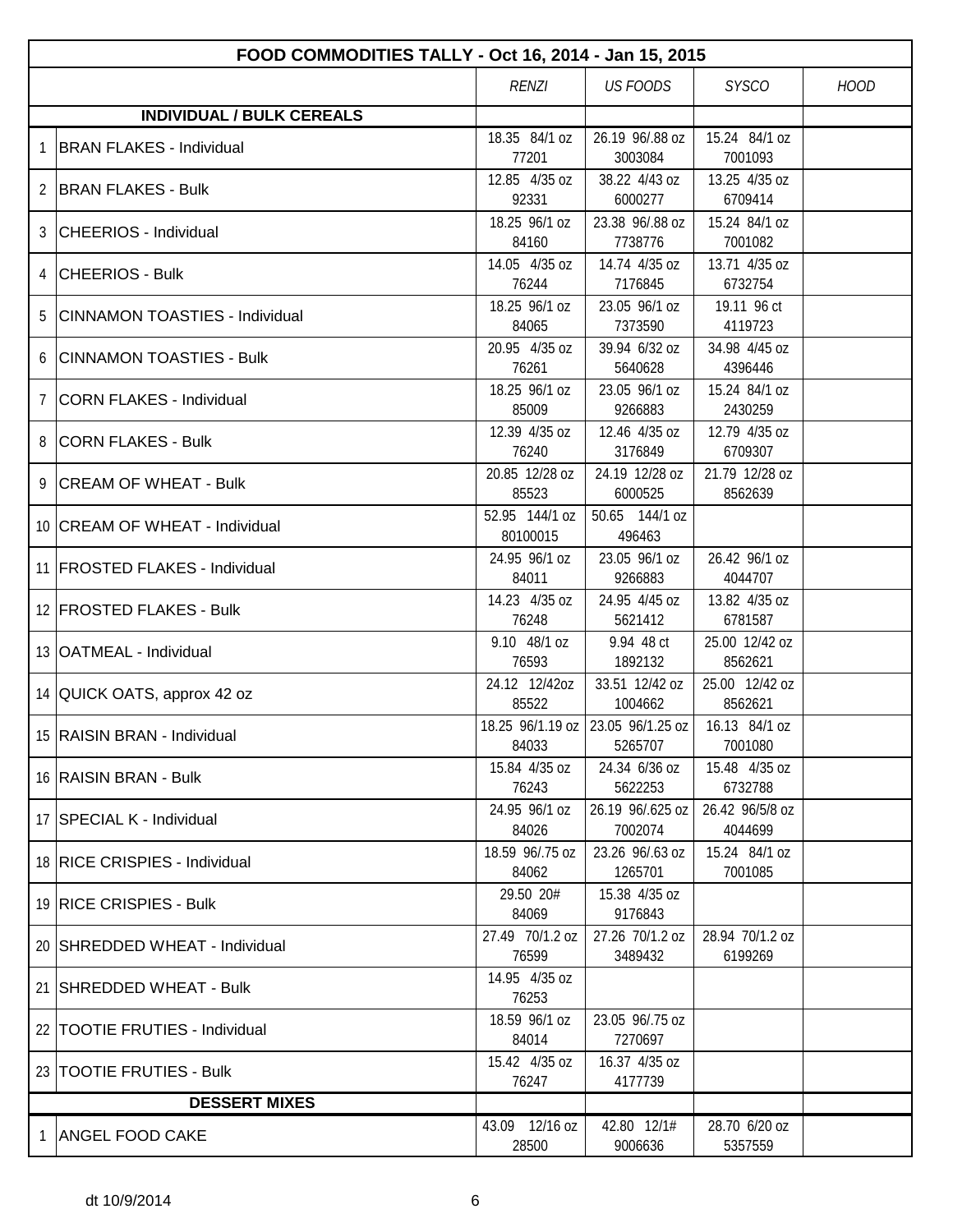|                | FOOD COMMODITIES TALLY - Oct 16, 2014 - Jan 15, 2015       |                                |                            |                          |             |  |  |
|----------------|------------------------------------------------------------|--------------------------------|----------------------------|--------------------------|-------------|--|--|
|                |                                                            | <b>RENZI</b>                   | <b>US FOODS</b>            | <b>SYSCO</b>             | <b>HOOD</b> |  |  |
| $\overline{2}$ | <b>APPLE PIE FILLING</b>                                   |                                | 27.34 6/#10<br>3331527     | 38.26 6/#10<br>6348015   |             |  |  |
| 3              | <b>BROWNIE MIX</b>                                         | 24.95 6/5#                     | 25.10 6/5#                 | 22.60 6/5#               |             |  |  |
|                |                                                            | 28420                          | 7316490                    | 9031584                  |             |  |  |
| 4              | <b>BROWNIE MIX, Sugar Free</b>                             |                                |                            |                          |             |  |  |
| 5              | CAKE MIX, CARROT                                           | 26.75 6/5#<br>28139            |                            |                          |             |  |  |
| 6              | CAKE MIX, CARROT, Sugar Free                               |                                |                            |                          |             |  |  |
| 7              | <b>CAKE MIX, CHOCOLATE</b>                                 | 24.05 6/5#<br>28423            | 60.50 6/5#<br>7429186      | 22.77 6/5#<br>6530372    |             |  |  |
| 8              | CAKE MIX, CHOCOLATE, Sugar Free                            |                                | 23.42 6/18.3 oz<br>2195816 |                          |             |  |  |
|                | 9 CAKE MIX, SPICE                                          | 45.00 6/5#<br>28250            | 57.15 6/5#<br>2000180      | 23.06 6/5#<br>8946451    |             |  |  |
|                | 10 CAKE MIX, YELLOW                                        | 20.90 6/5#<br>28427            | 22.04 6/5#<br>9316498      | 23.16 6/5#<br>5301627    |             |  |  |
|                | 12 CAKE MIX, WHITE                                         | 21.95 6/5#<br>28426            | 22.04 6/5#<br>8316499      | 23.16 6/5#<br>5301601    |             |  |  |
|                | 13 CAKE MIX, WHITE, Sugar Free                             |                                | 23.42 6/18.3 oz<br>6187447 |                          |             |  |  |
|                | 14 CHEESECAKE                                              | 59.95 6/4#<br>28216            | 77.22 6/4#<br>1371756      | 66.61 6/4#<br>1678481    |             |  |  |
|                | 15 EGG CUSTARD - No Bake                                   |                                |                            | 63.26 6/24 oz<br>5586086 |             |  |  |
|                | 16 GINGERBREAD MIX                                         | 24.05 6/5#<br>28114            | 56.14 6/5#<br>7000177      | 23.06 6/5#<br>8946451    |             |  |  |
| 17             | ICING, READY TO SPREAD: MUST BE SHELF STABLE:<br>Chocolate | 53.00 2/11#<br>28099           | 56.35 2/11#<br>1008267     | 52.00 2/11#<br>4158929   |             |  |  |
| 18             | ICING, READY TO SPREAD: MUST BE SHELF STABLE :<br>Vanilla  | 56.10 2/11#<br>28247           | 56.31 2/11#<br>1004290     | 47.96 2/11#<br>4046124   |             |  |  |
|                | 19   ICING, CHOCOLATE, Sugar Free                          |                                |                            |                          |             |  |  |
|                | 20 ICING, WHITE, Sugar Free                                |                                |                            |                          |             |  |  |
|                | 21   ICING, SMOOTH SPREAD (add water)                      |                                | 30.51 6/5#<br>6509657      |                          |             |  |  |
|                | 22 MUFFIN MIX, BANANA NUT                                  |                                |                            |                          |             |  |  |
|                | 23 MUFFIN MIX, BASIC                                       | 24.95 6/5#<br>28418            | 25.11 6/5#<br>8117228      | 22.16 6/5#<br>6525950    |             |  |  |
|                | 24 MUFFIN MIX, BLUEBERRY                                   | 27.00 6/5#<br>28424            | 21.94 6/5#<br>4386884      | 64.14 6/78 oz<br>4664504 |             |  |  |
|                | 25 MUFFIN MIX, BRAN                                        | 45.00 6/5#<br>28225 honey bran | 47.61 6/5#<br>7002314      | 48.23 6/5#<br>4044020    |             |  |  |
|                | 26 MUFFIN MIX, CORN                                        | 19.99 6/5#<br>28418            | 21.31 6/5#<br>2316503      | 33.39 50#<br>0322604     |             |  |  |
|                | <b>COOKING PRODUCTS</b>                                    |                                |                            |                          |             |  |  |
| 1              | <b>BEEF BASE</b>                                           |                                | 12.22 12/1#<br>5328885     | 30.86 12/1#<br>2912715   |             |  |  |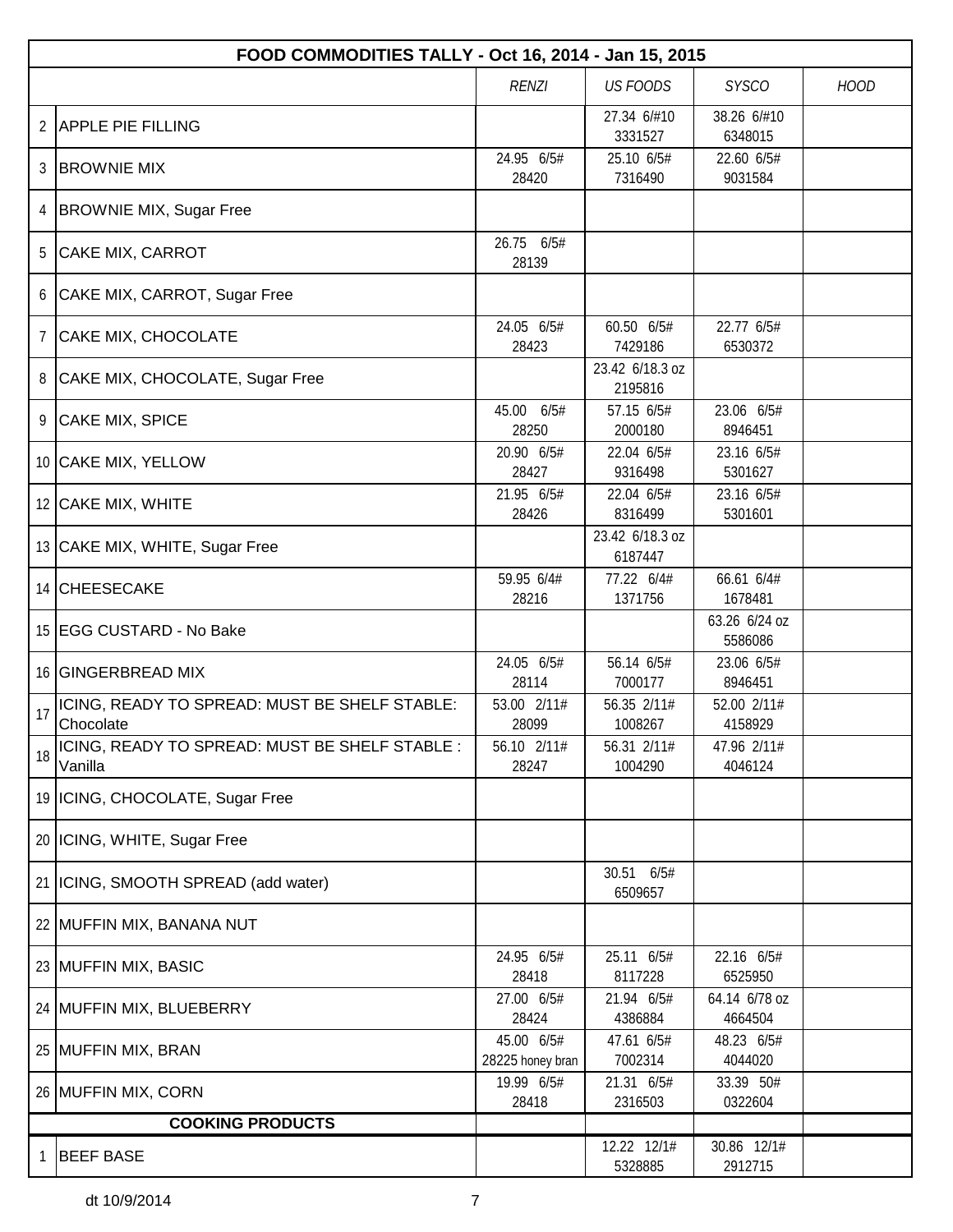|    | FOOD COMMODITIES TALLY - Oct 16, 2014 - Jan 15, 2015        |                           |                                    |                             |             |  |  |  |
|----|-------------------------------------------------------------|---------------------------|------------------------------------|-----------------------------|-------------|--|--|--|
|    |                                                             | <b>RENZI</b>              | <b>US FOODS</b>                    | <b>SYSCO</b>                | <b>HOOD</b> |  |  |  |
| 2  | <b>BEEF BASE, LOW SODIUM</b>                                | 53.00 12/1#<br>57716      | 29.06 6/1#<br>3347044              | 48.04 6/1#<br>5814421       |             |  |  |  |
| 3  | <b>BEEF BROTH, LOW SODIUM</b>                               |                           | 30.52 300/4 gr<br>6300743 not L/S  |                             |             |  |  |  |
| 4  | <b>BISQUICK MIX</b>                                         | 22.00 6/5#<br>28237       | 40.26 6/5#<br>6002315              | 19.14 6/5#<br>8463895       |             |  |  |  |
| 5  | <b>BREAD CRUMBS, ITALIAN</b>                                | 19.50 6/5#<br>29131       | 18.00 6/5#<br>3057114              | 12.36 2/5#<br>5249727       |             |  |  |  |
| 6  | CHICKEN BROTH, LOW SODIUM                                   |                           | 30.52 300/4 gr<br>8008336          |                             |             |  |  |  |
| 7  | CHICKEN GRAVY, LOW SODIUM                                   | 33.50 8/16 oz<br>57736    | 31.29 12/49 oz<br>82594 not L/S    |                             |             |  |  |  |
| 8  | <b>CHICKEN BASE</b>                                         | 36.25 6/1#<br>57702       | 22.36 12/1#<br>3328887             |                             |             |  |  |  |
| 9  | CHICKEN BASE, LOW SODIUM                                    | 44.90 12/1#<br>57715      | 25.02 6/1#<br>1347046              |                             |             |  |  |  |
|    | 10 CRISPY ONIONS                                            | 33.58 6/24 oz<br>73125    |                                    |                             |             |  |  |  |
|    | 11 FALAFEL                                                  | 60.00 6/4#<br>37646       | 34.74 2/2.5#<br>7579659            | 20.83 2/5#<br>8022297       |             |  |  |  |
|    | 12 INSTANT BROTH & SEASONING - BEEF, LOW SODIUM             | 30.30 6/50 ct<br>91235    | 30.85 300/4 gr<br>5008339          |                             |             |  |  |  |
| 13 | INSTANT BROTH & SEASONING - CHICKEN, LOW<br>SODIUM          | 30.30 6/50 ct<br>91236    | 30.52 300/4 gr<br>8008336          |                             |             |  |  |  |
|    | 14 MINCED GARLIC                                            |                           | 4.89 23 oz<br>760280               |                             |             |  |  |  |
|    | 15 PANCAKE MIX                                              |                           | 25.46 6/5#<br>4949194              | 17.41 6/5#<br>5301643       |             |  |  |  |
|    | 16 PORK GRAVY MIX, LOW SODIUM                               | 32.00 8/1#<br>57709       | 21.26 6/11.3 oz<br>5603410 not L/S |                             |             |  |  |  |
|    | 17 SAUSAGE GRAVY                                            | 47.95 6/105 oz<br>10625   | 46.68 6/#10<br>3351475             | 64.48 6/#10<br>4958542      |             |  |  |  |
|    | 18 SOY SAUCE, LOW SODIUM                                    |                           | 36.94 6/.5 gal<br>5018395          |                             |             |  |  |  |
|    | 19 STUFFING MIX                                             |                           | 39.21 12/1.75#<br>6922769          | 47.84 4/3.5#<br>3236429     |             |  |  |  |
|    | 20 STUFFING MIX, CHICKEN                                    | 39.25 12/1.75#<br>65049   | 39.21 12/1.75#<br>6922769          | 44.20 4/3.56#<br>4396404    |             |  |  |  |
|    | 21 SWEETENED CONDENSED MILK                                 | 99.00 6/#10<br>92178      | 49.89 24/14 oz<br>827485           | 40.24 24/14 oz<br>9312596   |             |  |  |  |
| 22 | THICK-IT INSTANT HEALTHCARE FOOD THICKENER -<br><b>PC</b>   | 13.00 100/6.5 gr<br>76723 | 49.94 200/15 gr<br>76737           | 13.87 100/6.5<br>gm 0101758 |             |  |  |  |
| 23 | THICK-IT INSTANT HEALTHCARE FOOD THICKENER -<br><b>Bulk</b> | 69.50 25#<br>90225        | 84.80 25#<br>8199564               | 61.11 25#<br>0102194        |             |  |  |  |
|    | 24   TOFU                                                   | 29.00 6/4#<br>88520       | 15.82 6/.85#<br>5651765            | 13.46 12/14 oz<br>0684936   |             |  |  |  |
|    | 25 TURKEY GRAVY MIX, LOW SODIUM                             | 22.00 8/15 oz<br>28430    | 33.55 8/1#<br>1203959              |                             |             |  |  |  |
|    | 26 VEGETABLE BASE                                           |                           | 14.78 6/1#<br>9333493              | 17.66 6/1#<br>5682935       |             |  |  |  |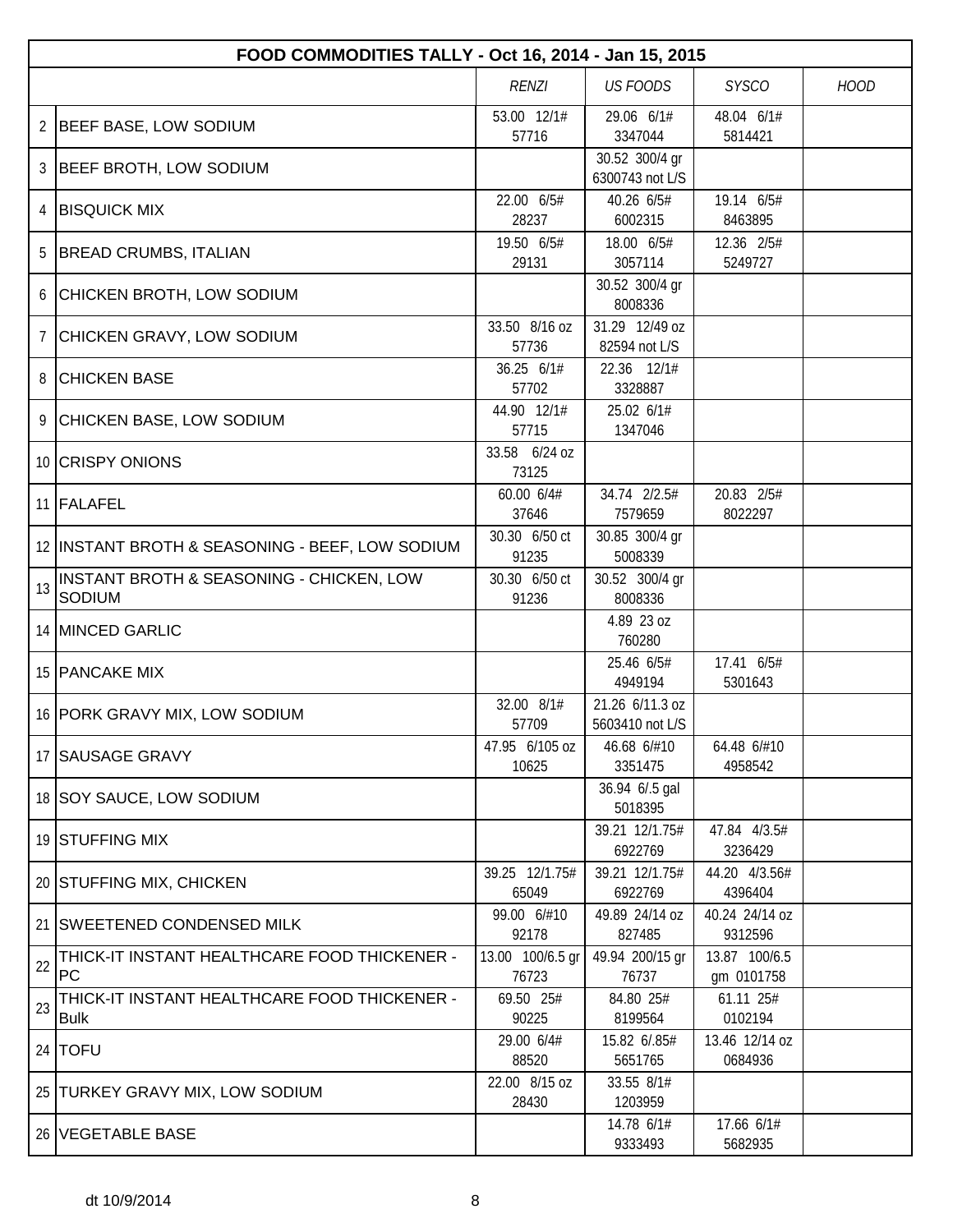|              | FOOD COMMODITIES TALLY - Oct 16, 2014 - Jan 15, 2015 |                          |                                |                            |             |  |  |  |
|--------------|------------------------------------------------------|--------------------------|--------------------------------|----------------------------|-------------|--|--|--|
|              |                                                      | <b>RENZI</b>             | <b>US FOODS</b>                | <b>SYSCO</b>               | <b>HOOD</b> |  |  |  |
|              | 27 VINEGAR                                           | 5.52 4/gal 56100         | 5.78 4/gal<br>1700871          | 7.27 4/gal<br>5868328      |             |  |  |  |
|              | 28 WORCESTERSHIRE SAUCE, LOW SODIUM                  |                          | 26.99 4/gal<br>1012723 not L/S |                            |             |  |  |  |
|              | <b>SALAD DRESSINGS</b>                               |                          |                                |                            |             |  |  |  |
| $\mathbf{1}$ | SALAD DRESSING Low Fat French                        | 34.00 4/gal<br>56050     | 42.03 4/gal<br>46482           | 21.53 4/gal<br>4086567     |             |  |  |  |
|              | 2   SALAD DRESSING Low Fat Ranch                     | 30.15 4/gal<br>56297     | 40.66 4/gal<br>43554           | 31.46 4/gal<br>4086575     |             |  |  |  |
|              | 3   SALAD DRESSING Low Fat Golden Italian            | 16.95 4/gal<br>56295     | 19.53 4/gal<br>8328924         | 21.08 4/gal<br>4488946     |             |  |  |  |
|              | 4 SALAD DRESSING Low Fat Thousand Island             |                          |                                |                            |             |  |  |  |
|              | 5 SALAD DRESSING Catalina                            | 35.94 4/gal<br>67266     | 35.78 4/gal<br>43802           |                            |             |  |  |  |
|              | 6 SALAD DRESSING Italian                             | 26.50 4/gal<br>56235     | 20.06 4/gal<br>4342184         | 24.20 4/gal<br>4003687     |             |  |  |  |
|              | 7 SALAD DRESSING Ranch                               | 30.50 4/gal<br>57316     | 23.91 4/gal<br>8342180         | 30.10 4/gal<br>4003679     |             |  |  |  |
|              | 8 SALAD DRESSING Thousand Island                     |                          | 36.65 4/gal<br>9328089         | 37.80 4/gal<br>4069431     |             |  |  |  |
|              | 9 SALAD DRESSING POWDER MIX, Italian                 | 35.25 18/6.5 oz<br>28212 | 46.24 12/7.6 oz<br>3004306     | 33.64 18/7.6 oz<br>4847323 |             |  |  |  |
|              | <b>SPICES</b>                                        |                          |                                |                            |             |  |  |  |
| 1            | <b>BASIL LEAVES</b>                                  |                          | $2.65$ 5 oz<br>2435485         |                            |             |  |  |  |
|              | 2 BASIL, CRUSHED                                     |                          | 2.34 5.5 oz<br>760041          |                            |             |  |  |  |
|              | 3 BLACK PEPPER                                       |                          | 6.07 18 oz<br>9501156          |                            |             |  |  |  |
|              | 4 CELERY SALT                                        |                          | 3.87 35 oz<br>6353429          |                            |             |  |  |  |
|              | 5 CHILI POWDER                                       |                          | 3.60 18 oz<br>760116           | 38.23 6/20 oz<br>9806498   |             |  |  |  |
|              | 6 CHIVES, DRIED                                      |                          | 3.26 1 oz<br>2435782           | 25.00 6/#10<br>5096490     |             |  |  |  |
| 7            | <b>CINNAMON</b>                                      |                          | 3.76 18 oz<br>5353115          |                            |             |  |  |  |
|              | 8 CRUSHED RED PEPPER                                 |                          | 3.63 12 oz<br>760462           |                            |             |  |  |  |
|              | 9 DILL WEED                                          |                          | 5.53 5.5 oz<br>778423          |                            |             |  |  |  |
|              | 10 GARLIC, Fresh                                     | 22.00 5# 88121           |                                |                            |             |  |  |  |
|              | 11 GARLIC POWDER                                     | 44.40 4/5#<br>29135      | 4.23 21 oz<br>2501161          |                            |             |  |  |  |
|              | 12 GROUND GINGER                                     |                          | $6.01$ 15 oz<br>760306         |                            |             |  |  |  |
|              | 13 LEMON PEPPER                                      |                          | 5.04 28 oz<br>6501159          |                            |             |  |  |  |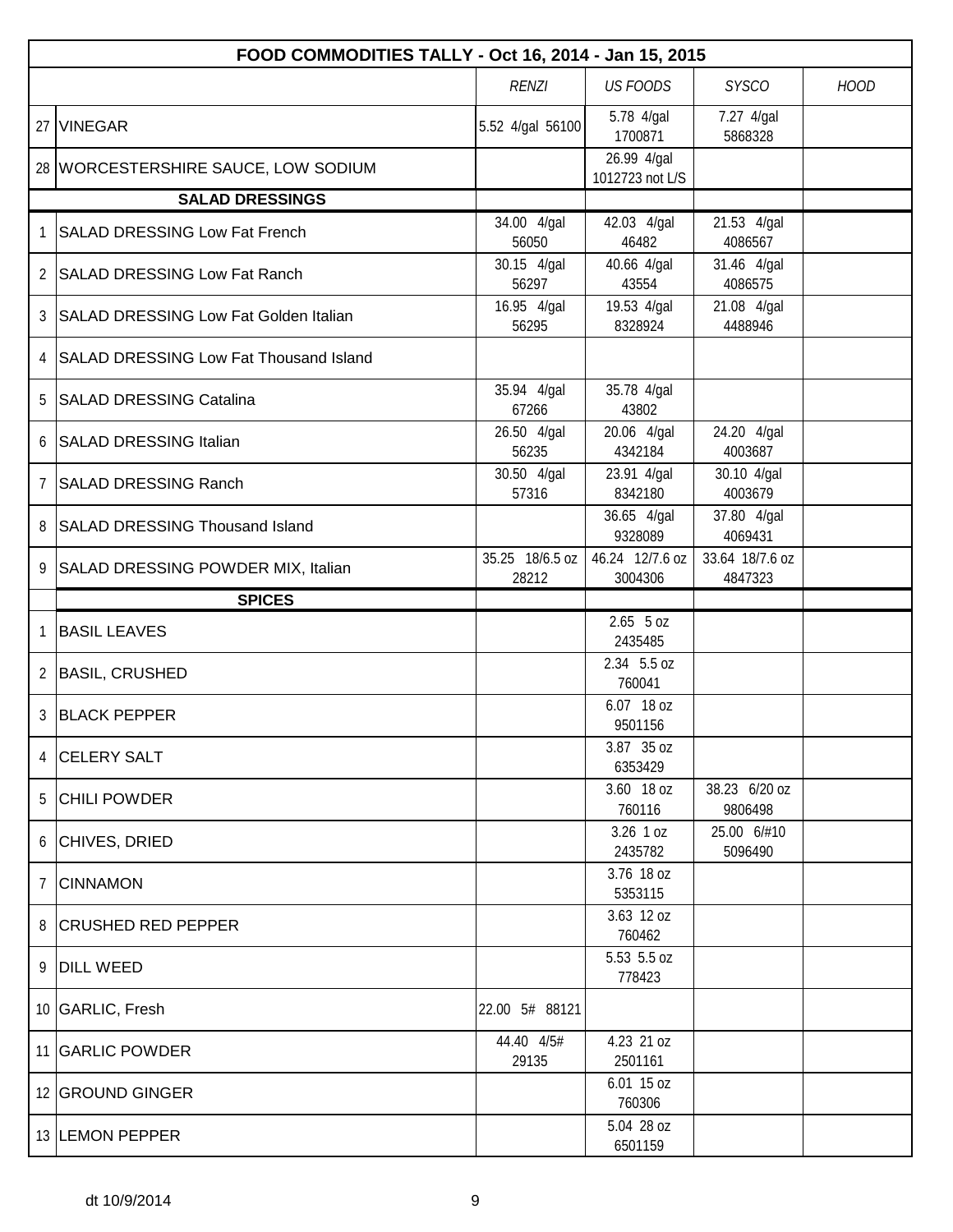|                | FOOD COMMODITIES TALLY - Oct 16, 2014 - Jan 15, 2015 |                                            |                                              |                             |             |  |  |
|----------------|------------------------------------------------------|--------------------------------------------|----------------------------------------------|-----------------------------|-------------|--|--|
|                |                                                      | <b>RENZI</b>                               | <b>US FOODS</b>                              | <b>SYSCO</b>                | <b>HOOD</b> |  |  |
|                | 14 MONTREAL STEAK SEASONING                          |                                            | 9.97 29 oz<br>8331506                        |                             |             |  |  |
|                | 15   MRS. DASH SALT SUBSTITUTE                       |                                            | 32.74 500/6 gr<br>8870750                    | 16.26 300/.3 oz<br>1116052  |             |  |  |
|                | 16 NUTMEG                                            |                                            | 14.12 16 oz<br>760355                        |                             |             |  |  |
|                | 17 ONIONS, dehydrated                                | 62.00 4/5#<br>29130                        | 15.32 3.5#<br>6820492                        |                             |             |  |  |
|                | 18 ONION POWDER                                      |                                            | 2.86 20 oz<br>4353280                        |                             |             |  |  |
|                | 19 OREGANO                                           | 34.00 12/12 oz<br>68233                    | 9.07 24 oz<br>760397                         |                             |             |  |  |
|                | 20 PAPRIKA                                           |                                            | 3.98 18 oz<br>760405                         |                             |             |  |  |
|                | 21   PARSLEY FLAKES                                  | 7.40 6/10 oz<br>68252                      | 10.64 16 oz<br>7361884                       |                             |             |  |  |
|                | 22 POULTRY SEASONING                                 | 36.08 6/10 oz<br>68231                     | 8.56 10 oz<br>760595                         |                             |             |  |  |
|                | 23 TACO SEASONING                                    | 12.95 5# 56683<br>low sodium               | 19.92 5#<br>4003984                          | 13.49 5#<br>0822611         |             |  |  |
|                | <b>SOUP</b>                                          |                                            |                                              |                             |             |  |  |
| 1              | CHICKEN NOODLE LO-SO, 7.5 oz                         | 76569                                      | 17.52 24/7.25 oz 16.86 24/7.25 oz<br>4007951 | 18.77 24/7.25 oz<br>4104469 |             |  |  |
| $\overline{2}$ | CHICKEN NOODLE LO-SO, 50 oz                          |                                            | 33.42 12/50 oz<br>3016912                    |                             |             |  |  |
| 3              | CREAM OF CELERY, 7.5 oz                              | 35.95 12/50 oz<br>76592                    |                                              |                             |             |  |  |
| $\overline{4}$ | CREAM OF CHICKEN, LO-SO, 7.5 oz                      |                                            | 18.19 24/7.25 oz<br>2007953 Not L/S          |                             |             |  |  |
| 5              | CREAM OF MUSHROOM, 7.5 oz                            | 34.50 24/7.25 oz 18.19 24/7.25 oz<br>36670 | 2001972                                      |                             |             |  |  |
|                | 6 CREAM OF MUSHROOM LO-SO, #5                        | 40.92 12/50 oz<br>11899                    | 35.52 12/49.5 oz<br>7007941                  | 17.97 24/7.25 oz<br>4013041 |             |  |  |
| $\overline{7}$ | TOMATO, 7.5 oz                                       | 16.00 24/7.25 oz 16.93 24/7.25 oz<br>76590 | 3001989                                      |                             |             |  |  |
| 8              | TOMATO LO-SO - #50                                   | 33.00 12/50 oz<br>11891                    | 34.91 12/50 oz<br>1005149                    | 34.57 12/50 oz<br>4146445   |             |  |  |
| 9              | TOMATO LO-SO - 7.5 oz                                | 16.04 24/7.25 oz<br>36994                  | 15.86 24/7.25 oz<br>7007958                  | 17.41 24/7.25 oz<br>4013066 |             |  |  |
|                | 10 VEGETABLE LO-SO, 7.5 oz                           |                                            | 15.83 24/7.25 oz<br>8007957                  |                             |             |  |  |
|                | <b>FROZEN DESSERTS</b>                               |                                            |                                              |                             |             |  |  |
| 1              | <b>APPLE PIE RAW</b>                                 | 27.00 6/46 oz<br>48034                     | 21.89 6/46 oz<br>4568846                     | 21.34 6/46 oz<br>1972744    |             |  |  |
| 2              | <b>APPLE PIE BAKED</b>                               |                                            |                                              | 25.92 6/48 oz<br>9787748    |             |  |  |
|                | 3 APPLE PIE SUGAR FREE                               |                                            | 32.77 6/46 oz<br>1164151                     | 35.69 4/49 oz<br>1647940    |             |  |  |
| 4              | <b>BERRY MEDLEY</b>                                  | 45.00 6/10"<br>48040                       | 37.77 6/42 oz<br>4983730                     | 54.20 20#<br>6647606        |             |  |  |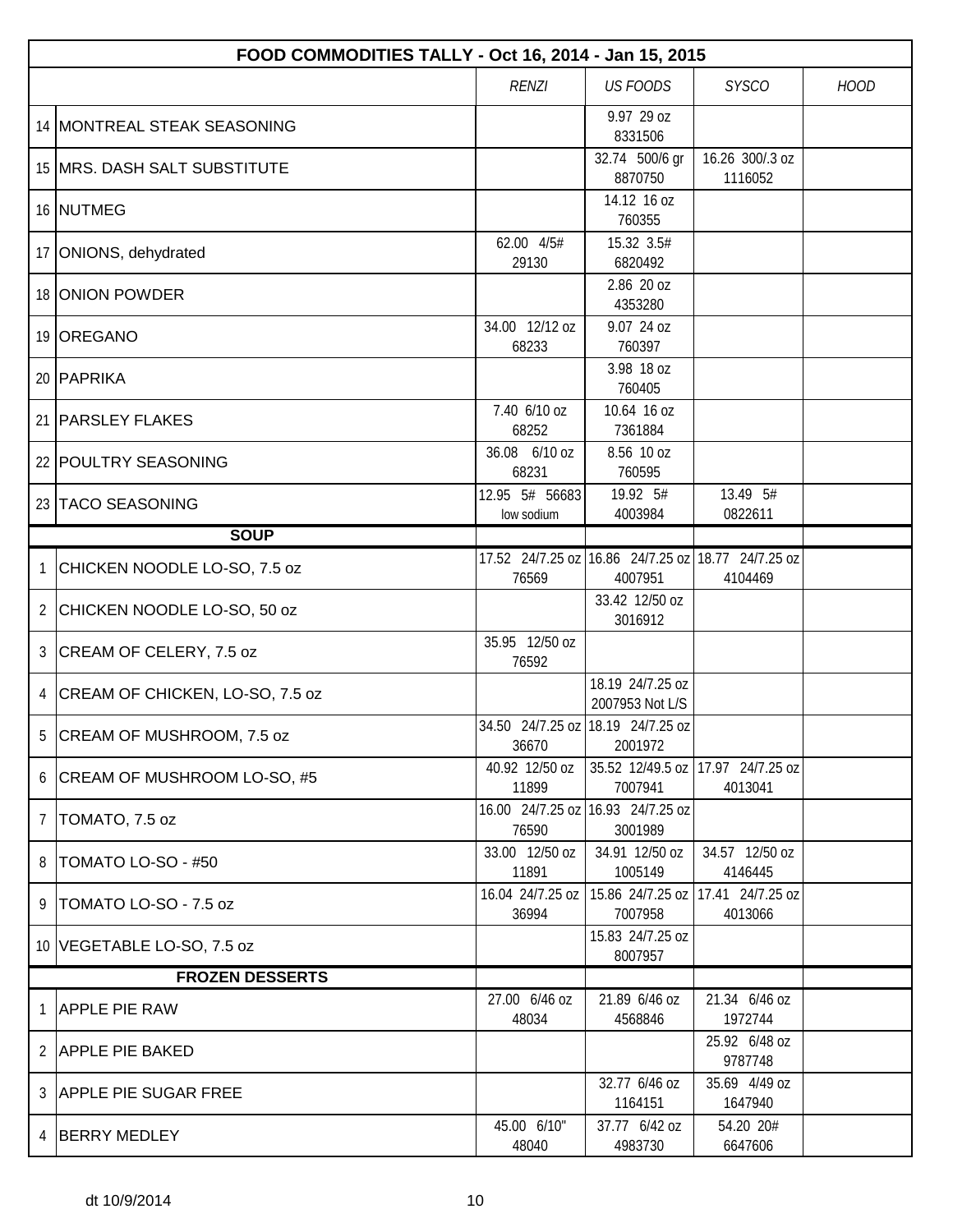|                | FOOD COMMODITIES TALLY - Oct 16, 2014 - Jan 15, 2015 |                         |                           |                           |             |  |  |  |
|----------------|------------------------------------------------------|-------------------------|---------------------------|---------------------------|-------------|--|--|--|
|                |                                                      | <b>RENZI</b>            | <b>US FOODS</b>           | <b>SYSCO</b>              | <b>HOOD</b> |  |  |  |
| 5              | <b>BLUEBERRY PIE RAW</b>                             | 31.25 6/46 oz<br>48092  | 39.53 6/46 oz<br>4571121  | 31.30 6/46 oz<br>1972728  |             |  |  |  |
|                | 6 BLUEBERRY PIE, DIET SUGAR FREE                     |                         | 44.78 6/46 oz<br>2164150  |                           |             |  |  |  |
| $\overline{7}$ | <b>BOSTON CREAM PIE</b>                              |                         | 29.51 6/33 oz<br>4571899  | 30.37 6/33 oz<br>1972090  |             |  |  |  |
|                | 8 CARROT CAKE premade                                |                         | 60.15 4/96 oz<br>2029734  |                           |             |  |  |  |
| 9              | <b>CHERRY PIE RAW</b>                                |                         | 52.47 6/47 oz<br>7012966  | 29.72 6/46 oz<br>1972702  |             |  |  |  |
|                | 10 CHERRY PIE, DIET SUGAR FREE                       |                         | 45.47 6/46 oz<br>8164147  |                           |             |  |  |  |
|                | 11 CREAM PIES: Banana Cream                          |                         | 29.77 6/27 oz<br>1037225  | 25.29 6/27 oz<br>9788936  |             |  |  |  |
|                | 12 CREAM PIES: Chocolate                             |                         | 30.52 6/27 oz<br>4037222  | 25.94 6/27 oz<br>9789686  |             |  |  |  |
|                | 13 CREAM PIES: Coconut Cream                         |                         | 32.84 6/27 oz<br>2184315  | 24.46 6/27 oz<br>9809294  |             |  |  |  |
|                | 14 FRUIT OF THE FOREST PIE                           |                         | 44.61 6/48 oz<br>7145782  | 32.61 6/48 oz<br>9785601  |             |  |  |  |
|                | 15 ICE CREAM, CHOCOLATE, approx 4 oz                 |                         | 14.42 48/4 oz<br>766899   | 20.32 96/4 oz<br>2220226  |             |  |  |  |
|                | 16 ICE CREAM, STRAWBERRY, approx 4 oz                |                         | 14.42 48/4 oz<br>766881   | 19.82 96/4 oz<br>7140122  |             |  |  |  |
|                | 17   ICE CREAM, VANILLA, approx 4 oz                 |                         | 14.42 48/4 oz<br>766907   | 19.82 96/4 oz<br>2220200  |             |  |  |  |
|                | 18 ICE CREAM, VANILLA -LACTOSE, approx 4 oz          |                         |                           |                           |             |  |  |  |
|                | 19   ICE CREAM, NSA CHOCOLATE, approx 4 oz           | 5.42 24/4 oz<br>71002   | 19.61 48/4 oz<br>434597   | 6.08 24/4 oz<br>7769383   |             |  |  |  |
|                | 20 ICE CREAM, NSA VANILLA, approx 4 oz               | 5.20 24/4 oz<br>71009   | 17.37 48/4 oz<br>2713725  | 5.84 24/4 oz<br>2376770   |             |  |  |  |
|                | 21 LEMON PIE                                         |                         | 27.91 4/46 oz<br>9260779  | 28.42 6/36 oz<br>9788522  |             |  |  |  |
|                | 22 STRAWBERRY RHUBARB PIE                            |                         | 33.77 6/43 oz<br>4983342  | 26.88 6/46 oz<br>9785312  |             |  |  |  |
|                | 23 WHIP TOPPING                                      | 26.00 12/16 oz<br>67016 | 31.58 12/16 oz<br>180638  | 38.10 12/32 oz<br>1060375 |             |  |  |  |
|                | <b>JUICES / DRINK MIX</b>                            |                         |                           |                           |             |  |  |  |
| 1              | APPLE - 46 oz                                        | 17.00 12/46 oz<br>47067 | 14.93 12/46 oz<br>5327762 | 24.09 12/46 oz<br>0475448 |             |  |  |  |
|                | 2 CRANBERRY - 46 oz                                  | 24.35 12/46 oz<br>47052 | 24.36 12/46 oz<br>3327871 | 20.06 12/46 oz<br>0477194 |             |  |  |  |
|                | 3   GRAPE JUICE - 46 oz                              | 24.20 12/46 oz<br>47051 | 23.21 12/46 oz<br>5327408 | 24.62 12/46 oz<br>0475465 |             |  |  |  |
| 4              | ORANGE - 64 oz                                       | 17.50 12/46 oz<br>47066 | 13.30 8/64 oz<br>285189   | 30.83 12/46 oz<br>6050124 |             |  |  |  |
| 5              | PINEAPPLE - 46 oz                                    | 23.00 12/46 oz<br>47058 | 18.95 12/46 oz<br>3327749 | 24.09 12/46 oz<br>0475448 |             |  |  |  |
|                | $6$  TOMATO - 46 oz                                  | 12.40 12/46 oz<br>47060 | 16.53 12/46 oz<br>5327788 | 18.80 12/46 oz<br>5371778 |             |  |  |  |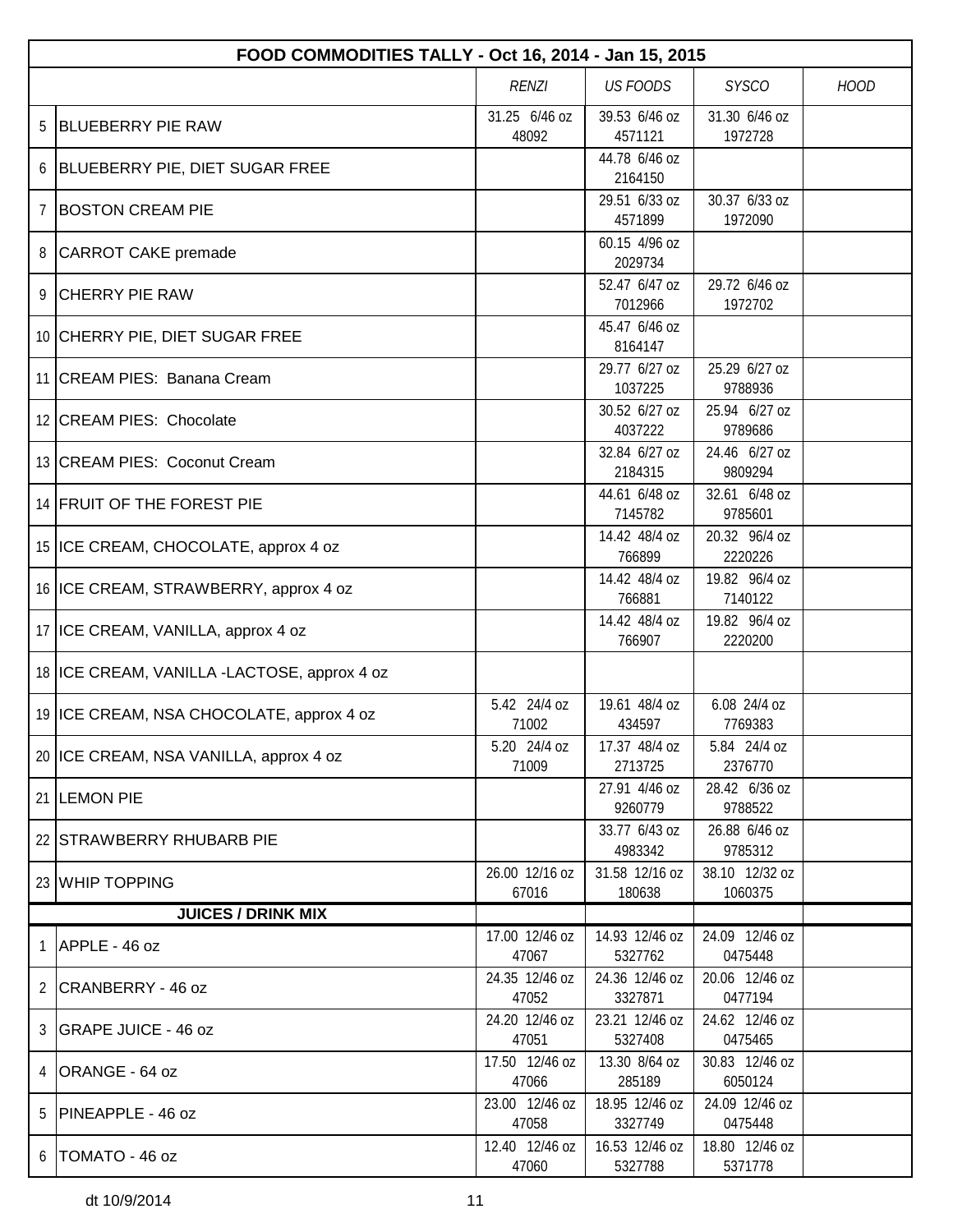|                 | FOOD COMMODITIES TALLY - Oct 16, 2014 - Jan 15, 2015 |                                |                            |                             |             |  |  |  |
|-----------------|------------------------------------------------------|--------------------------------|----------------------------|-----------------------------|-------------|--|--|--|
|                 |                                                      | <b>RENZI</b>                   | <b>US FOODS</b>            | <b>SYSCO</b>                | <b>HOOD</b> |  |  |  |
| $7\phantom{.0}$ | APPLE EZO, 5.5 oz                                    | 16.60 48/5.5 oz<br>47046       | 16.56 48/5.5 oz<br>4470142 | 18.39 48/5.5 oz<br>4164034  |             |  |  |  |
|                 | 8 CRANBERRY EZO, 5.5 oz                              | 16.60 48/5.5 oz<br>47345       | 17.58 48/5.5 oz<br>5002415 | 20.39 48/5.5 oz<br>4036315  |             |  |  |  |
|                 | 9 GRAPE EZO, 5.5 oz                                  | 18.25 48/5.5 oz<br>47065       | 17.79 48/5.5 oz<br>4470142 | 19.20 48/5.5 oz<br>4164497  |             |  |  |  |
|                 | 10 GRAPEFRUIT EZO, 5.5 oz                            | 18.25 48/5.5 oz<br>47047       | 14.87 48/5.5 oz<br>3470119 | 19.20 48/5.5 oz<br>4164497  |             |  |  |  |
|                 | 11 ORANGE JUICE EZO, 5.5 oz                          | 17.50 48/5.5 oz<br>47049       | 14.16 48/5.5 oz<br>285379  | 17.88 48/5.5 oz<br>4164018  |             |  |  |  |
|                 | 12 ORANGE/PINEAPPLE EZO, 5.5 oz                      |                                |                            |                             |             |  |  |  |
|                 | 13 PINEAPPLE EZO, 5.5 oz                             | 15.87 48/6 oz<br>47048         | 15.23 48/5.5 oz<br>4470019 | 18.66 48/6 oz<br>4121950    |             |  |  |  |
|                 | 14 PRUNE EZO, 5.5 oz                                 | 25.00 48/5.5 oz<br>47064       | 27.94 48/5.5 oz<br>5015862 | 34.48 96/4 oz<br>9857319    |             |  |  |  |
|                 | 15 TOMATO EZO, 5.5 oz                                | 13.60 48/5.5 oz<br>UPC 12006-2 | 13.23 48/5.5 oz<br>3470143 | 17.10 48/5.5 oz<br>0533683  |             |  |  |  |
|                 | 16   V-8 EZO LO SO, 5.5 oz, low sodium               | 20.71 48/5.5 oz<br>47331       | 20.72 48/5.5 oz<br>7020548 | 22.02 48/5.5 oz<br>5142187  |             |  |  |  |
|                 | 17   NO SUGAR ADDED - APPLE, 5.5 oz                  | 21.99 48/5.5 oz                |                            |                             |             |  |  |  |
|                 | 18   NO SUGAR ADDED - GRAPE, 5.5 oz                  |                                |                            |                             |             |  |  |  |
|                 | 19 NO SUGAR ADDED - ORANGE, 5.5 oz                   | 21.99 48/5.5 oz                |                            |                             |             |  |  |  |
|                 | 20 NO SUGAR ADDED - PINEAPPLE, 5.5 oz                | 20.75 48/5.5 oz                |                            |                             |             |  |  |  |
|                 | 21 GRAPE DRINK MIX - POWDER, 24 oz                   |                                | 16.46 12/24 oz<br>1328020  | 16.90 12/21.6 oz<br>6851604 |             |  |  |  |
|                 | 22   ORANGE DRINK MIX - POWDER, 24 oz                |                                | 16.46 12/24 oz<br>6328033  | 17.34 12/21.6 oz<br>6851570 |             |  |  |  |
|                 | 23 LEMONADE DRINK MIX - POWDER, 24 oz                |                                | 16.46 12/24 oz<br>1328038  | 21.81 12/24 oz<br>4138632   |             |  |  |  |
|                 | 24 PINK LEMONADE DRINK MIX - POWDER, 24 oz           |                                | 16.46 12/24 oz<br>3328044  |                             |             |  |  |  |
|                 | 25 ICE TEA DRINK MIX - POWDER, 24 oz                 |                                | 16.46 12/24 oz<br>4371761  | 17.90 12/23.4 oz<br>9742602 |             |  |  |  |
|                 | <b>BULK PRODUCTS / OTHER</b>                         |                                |                            |                             |             |  |  |  |
| 1               | <b>AU GRATIN POTATOES</b>                            | 44.50 12/20.35<br>oz 34161     | 44.21 6/2.25#<br>6329866   | 36.30 6/2.25#<br>4703567    |             |  |  |  |
|                 | 2   BAKED BEANS (Gramma Brown)                       | 37.00 6/#10<br>66045           | 40.79 6/#10<br>1057868     | 40.48 6/#10<br>5123724      |             |  |  |  |
| 3               | BEETS, SLICED                                        | 17.75 6/#10<br>62064           | 25.75 6/#10<br>8330094     | 18.83 6/#10<br>0173740      |             |  |  |  |
| 4               | BEETS, DICED                                         | 26.15 6/#10<br>62067           | 16.42 6/#10<br>6329270     | 16.79 6/#10<br>4109328      |             |  |  |  |
| 5               | <b>BEEF STEW</b>                                     | 58.00 6/#10<br>66067           | 68.28 6/108 oz<br>8327165  | 33.72 2/5#<br>4883435       |             |  |  |  |
|                 | 6 BLACK OLIVES                                       | 28.89 6/#10<br>59012           | 36.96 6/#10<br>5332986     | 29.56 6/#10<br>8609644      |             |  |  |  |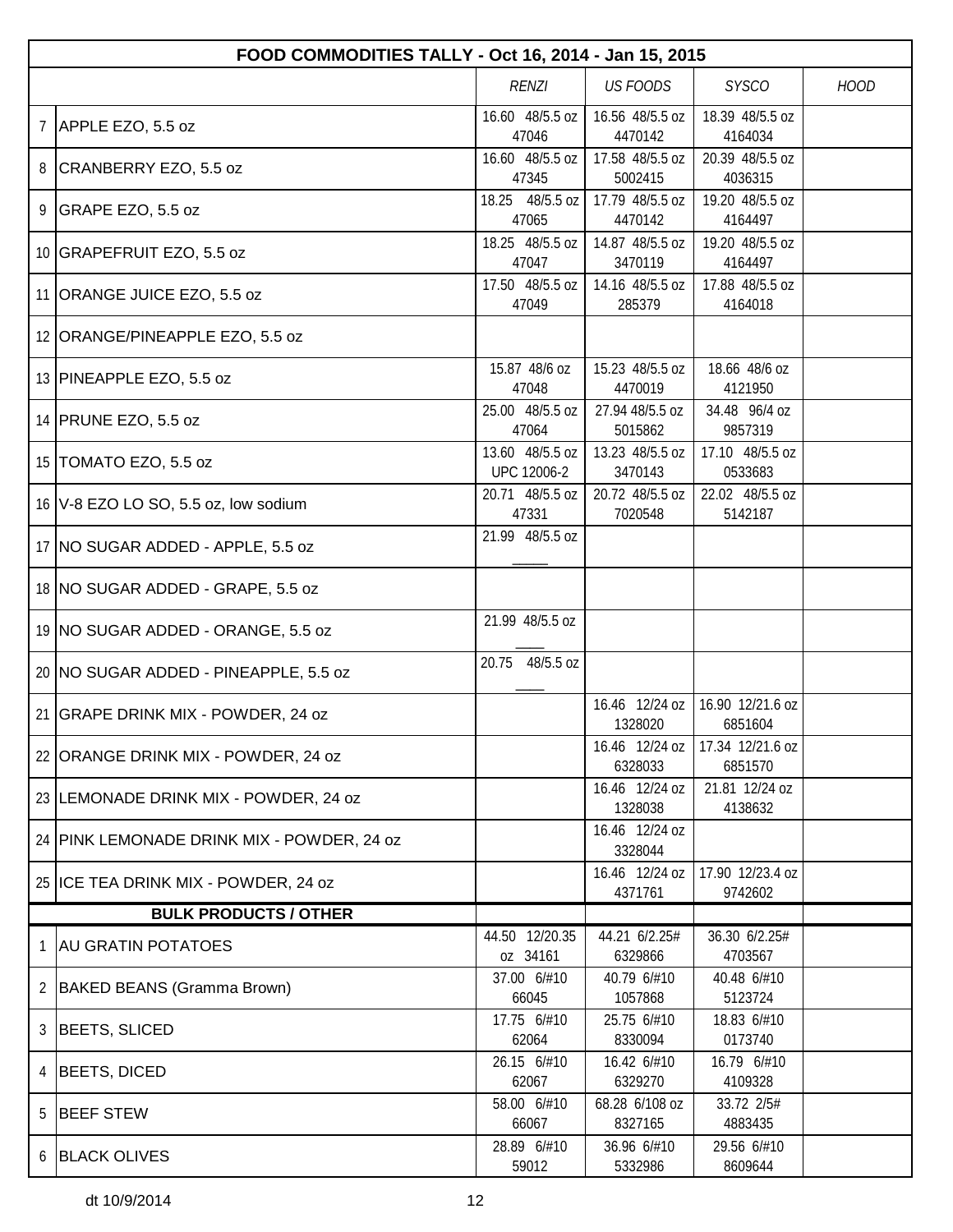|                                                         | FOOD COMMODITIES TALLY - Oct 16, 2014 - Jan 15, 2015 |                                 |                            |                           |  |  |  |
|---------------------------------------------------------|------------------------------------------------------|---------------------------------|----------------------------|---------------------------|--|--|--|
| <b>US FOODS</b><br><b>SYSCO</b><br><b>HOOD</b><br>RENZI |                                                      |                                 |                            |                           |  |  |  |
| 7                                                       | <b>BROWN GRAVY, LOW SODIUM</b>                       | 31.00 12/50 oz<br>28159 not L/S | 30.84 12/#5<br>3007150     |                           |  |  |  |
| 8                                                       | <b>CANNONBALL BBQ SAUCE</b>                          | 17.25 4/gal<br>57212            | 25.95 4/gal<br>3632643     | 18.64 4/gal<br>8902134    |  |  |  |
| 9                                                       | <b>CHEDDAR CHEESE SAUCE</b>                          | 31.25 6/#10<br>63026            | 27.05 6/#10<br>6564306     | 30.70 6/#10<br>1940725    |  |  |  |
|                                                         | 10 CHILI SAUCE                                       |                                 | 21.35 6/#10<br>9328543     |                           |  |  |  |
|                                                         | 11 COFFEE, 14 -16 oz                                 | 95.00 24/14 oz<br>71105         | 106.11 24/14 oz<br>8565996 | 75.60 24/14 oz<br>4036976 |  |  |  |
|                                                         | 12 COFFEE, DECAF, 14 -16 oz                          | 92.70 24/12 oz<br>71203         | 89.05 24/12 oz<br>8565962  | 58.24 18/14 oz<br>6958045 |  |  |  |
|                                                         | 13 COLESLAW DRESSING                                 |                                 | 22.97 4/gal<br>1328608     | 28.13 4/gal<br>4002499    |  |  |  |
|                                                         | 14 CREAM STYLE CORN                                  |                                 | 30.70 6/#10<br>8330086     | 19.31 6/#10<br>0582106    |  |  |  |
|                                                         | 15 GARBANZO BEANS (CHIC PEAS)                        | 17.00 6/#10<br>62027            | 17.22 6/#10<br>2499341     | 19.14 6/#10<br>4062337    |  |  |  |
|                                                         | 16 GRAPE JELLY                                       | 28.00 6/4#<br>91430             | 28.02 6/4#<br>6148563      | 36.23 6/#10<br>4125936    |  |  |  |
|                                                         | 17 GREEN BEANS, 10#                                  | 17.40 6/#10<br>62017            | 23.48 6/#10<br>4330270     | 19.72 6/#10<br>0682486    |  |  |  |
|                                                         | 18 GREEN BEANS, 14 -16 oz                            |                                 |                            |                           |  |  |  |
|                                                         | 19 GREEN PEPPERS                                     | 25.50 6/#10<br>60095 red&green  |                            |                           |  |  |  |
|                                                         | 20 HOT SAUCE, MONARCH or equal                       | 18.45 4/gal<br>61004            | 27.55 4/gal<br>5328182     | 19.30 4/gal<br>5146154    |  |  |  |
|                                                         | 21 <b>ITALIAN BREADCRUMBS</b>                        | 19.50 6/5#<br>29131             | 18.00 4/5#<br>3057114      | 16.60 2/7.5#<br>6885430   |  |  |  |
|                                                         | 22 KETCHUP                                           | 18.05 6/#10<br>57106            | 22.62 6/#10<br>3330750     | 19.76 6/#10<br>4113361    |  |  |  |
|                                                         | 23 KETCHUP, 12 oz bottle                             | 27.00 25/20 oz<br>28196         | 36.91 24/12 oz<br>4051900  | 25.36 36/14 oz<br>4560934 |  |  |  |
|                                                         | 24 KIDNEY BEANS, 10#                                 | 19.50 6/#10<br>62026            | 19.24 6/#10<br>2329183     | 21.28 6/#10<br>6275018    |  |  |  |
|                                                         | 25 KIDNEY BEANS, 14 - 16 oz                          |                                 |                            |                           |  |  |  |
|                                                         | 26 MASHED POTATOES                                   | 36.40 6/#10<br>34139            | 42.80 6/#10<br>458398      | 37.30 6/#10<br>7955868    |  |  |  |
|                                                         | 27   MAYONNAISE, REGULAR                             | 22.95 4/gal<br>56205            | 22.22 4/gal<br>6328157     | 16.28 4/gal<br>4002432    |  |  |  |
|                                                         | 28 MAYONNAISE, LOW FAT                               | 24.40 4/gal<br>56204            | 23.92 4/gal<br>5328323     | 28.06 4/gal<br>6912735    |  |  |  |
|                                                         | 29 MUSHROOMS                                         | 36.00 6/#10<br>68025            | 42.79 6/10#<br>6862668     | 39.26 6/#10<br>5072137    |  |  |  |
|                                                         | 30 MUSTARD, 12 oz bottle                             | 12.95 16/9 oz<br>57904          | 14.97 12/12 oz<br>6031363  | 14.41 12/12 oz<br>4736070 |  |  |  |
|                                                         | 31 MUSTARD                                           | 12.95 4/gal<br>30058            | 12.85 4/gal<br>4364063     | 14.58 4/gal<br>4006797    |  |  |  |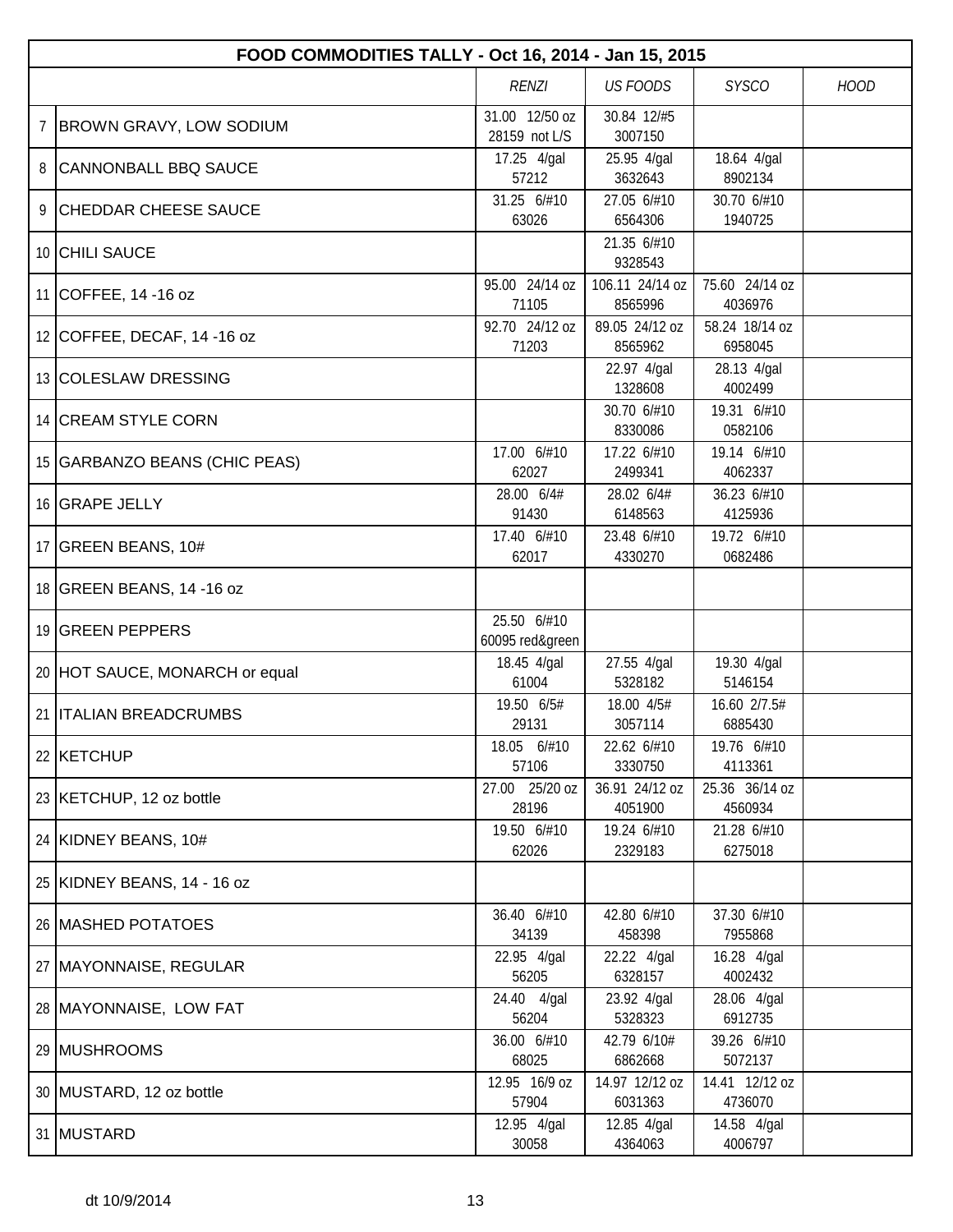|    | FOOD COMMODITIES TALLY - Oct 16, 2014 - Jan 15, 2015    |                              |                                |                          |             |  |  |
|----|---------------------------------------------------------|------------------------------|--------------------------------|--------------------------|-------------|--|--|
|    |                                                         | <b>RENZI</b>                 | <b>US FOODS</b>                | <b>SYSCO</b>             | <b>HOOD</b> |  |  |
|    | 32 NORTHERN BEAN                                        |                              | 21.31 6/#10<br>4330130         | 18.61 6/#10<br>4062360   |             |  |  |
|    | 33 PEANUT BUTTER                                        | 41.00 6/5#<br>92542          | 43.89 6/5#<br>4327581          | 46.53 6/5#<br>4009189    |             |  |  |
|    | 34 PEPPERS, RED & GREEN                                 | 25.50 6/#10<br>60095         | 25.53 6/#10<br>9330010         | 20.13 20#<br>7711179     |             |  |  |
|    | 35 PICKLES, Dill                                        | 20.76 5 gal<br>60125         | 30.19 4/gal<br>1988450         | 21.23 5 gal<br>1392943   |             |  |  |
|    | 36 PINTO BEANS                                          |                              | 16.56 6/#10<br>6332332         | 18.92 6/#10<br>3362274   |             |  |  |
|    | 37   PIZZA SAUCE Grade A                                | 16.70 6/#10<br>57051         | 22.47 6/#10<br>3328150         | 18.75 6/#10<br>4189387   |             |  |  |
|    | 38 POTATOES, DICED, FRESH VAC PACKED                    | 14.97 2/10#<br>34175         | 29.20 6/#10<br>3330040         | 15.34 2/10#<br>2598159   |             |  |  |
|    | 39   POTATO PEARL Vitamin C Enriched                    | 36.40 6/#10<br>34139         | 44.32 6/#5<br>8552663          | 41.08 6/3.55#<br>4675138 |             |  |  |
|    | 40   POTATO - SCALLOPED                                 | 42.50 12/20.35<br>oz 34165   | 48.63 6/2.25#<br>7329055       |                          |             |  |  |
|    | 41   POTATO - SLICED - DEHYRDATED                       | 44.25 4/5#<br>34138          |                                | 43.04 6/2.25#<br>7489378 |             |  |  |
|    | 42 PUMPKIN                                              | 38.59 6/#10<br>62083         | 35.20 6/#10<br>1352368         | 40.97 6/#10<br>4111498   |             |  |  |
|    | 43 RAISINS                                              | 41.00 30#<br>92345           | 40.37 30#<br>5080619           | 41.90 30#<br>4010807     |             |  |  |
|    | 44 RAVIOLI                                              | 30.52 6/#10<br>66065         | 33.81 6/#10<br>3007812         | 30.88 6/#10<br>4364568   |             |  |  |
|    | 45 RED PEPPERS                                          | 28.95 6/#10<br>58999         | 34.26 6/3 kg<br>8429052        | 26.32 6/#10<br>4534616   |             |  |  |
|    | 46 REFRIED BEANS                                        | 26.05 6/115 oz<br>92603      | 31.68 6/#10<br>2332351         | 35.72 6/#10<br>4673984   |             |  |  |
|    | 47 SALSA                                                | 26.90 6/#10<br>57061         | 26.57 6/#10<br>53207           | 28.16 6/#10<br>9953068   |             |  |  |
|    | 48   SAUERKRAUT                                         | 21.64 6/#10<br>62082         | 26.98 6/#10<br>9330077         | 24.71 6/#10<br>4189171   |             |  |  |
|    | 49 SPAGHETTI SAUCE, comparable to Angela Mia            | 19.59 6/#10<br>57336         | 26.04 6/#10<br>3328168         | 18.97 6/#10<br>4189361   |             |  |  |
| 50 | SPAGHETTI SAUCE, LOW SODIUM comparable to Angela<br>Mia | 19.59 6/#10<br>57336 Not L/S |                                | 20.56 6/#10<br>8201018   |             |  |  |
|    | 51 STEWED TOMATO, LOW SODIUM Grade A                    | 22.59 6/#10<br>57015 Not L/S |                                |                          |             |  |  |
|    | 52 STRAWBERRY PRESERVES                                 | 40.95 6/4#<br>91424          | 43.17 6/4#<br>6441448          | 36.65 6/4#<br>4184628    |             |  |  |
|    | 53 SWEET POTATOES, syrup Grade A                        | 25.95 6/10#<br>92369         | 30.00 6/#10<br>2326502         | 29.42 6/#10<br>4114625   |             |  |  |
|    | 54   TOMATOES, CRUSHED                                  | 19.50 6/#10<br>28176         | 17.67 6/#10<br>8328486         | 18.75 6/#10<br>4185930   |             |  |  |
|    | 55   TOMATO KETCHUP                                     | 18.05 6/#10<br>57106         | 22.95 6/#10<br>4329975         | 19.76 6/#10<br>4113361   |             |  |  |
|    | 56   TOMATO PASTE, LOW SODIUM Grade A                   |                              | 27.67 6/#10<br>3340163 not L/S |                          |             |  |  |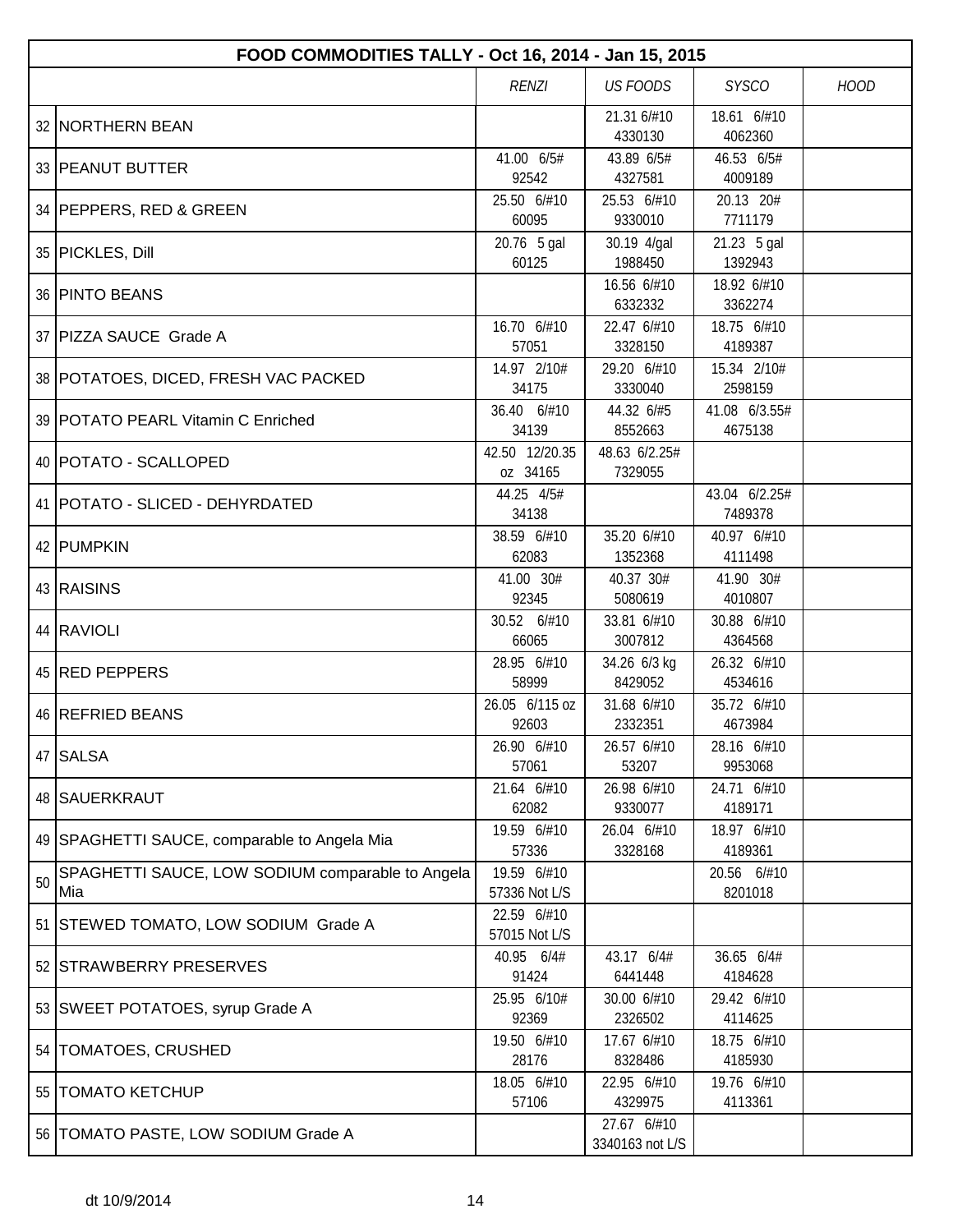|                | FOOD COMMODITIES TALLY - Oct 16, 2014 - Jan 15, 2015 |                             |                                |                              |             |  |  |  |
|----------------|------------------------------------------------------|-----------------------------|--------------------------------|------------------------------|-------------|--|--|--|
|                |                                                      | <b>RENZI</b>                | <b>US FOODS</b>                | <b>SYSCO</b>                 | <b>HOOD</b> |  |  |  |
|                | 57   TOMATO SAUCE, LOW SODIUM Grade A                |                             | 18.32 6/#10<br>7328503 not L/S |                              |             |  |  |  |
|                | 58 WAX BEANS, 14 - 16 oz                             |                             |                                |                              |             |  |  |  |
|                | 59 WAX BEANS                                         | 16.90 6/#10<br>62012        | 16.53 6/10#<br>6330260         | 17.49 6/#10<br>4935854       |             |  |  |  |
|                | 60 VEGETARIAN BEAN                                   | 20.95 6/#10<br>60097        | 34.07 6/#10<br>8056053         | 18.69 6/112 oz<br>4070017    |             |  |  |  |
|                | 61 3-BEAN SALAD                                      | 28.95 6/#10<br>10974 4 bean | 31.73 6/#10<br>9330283         | 29.67 6/#10<br>4000782       |             |  |  |  |
|                | <b>INDIVIDUAL SERVING ITEMS</b>                      |                             |                                |                              |             |  |  |  |
| $\mathbf{1}$   | <b>FRITOS - Corn</b>                                 | 24.00 104/1 oz<br>77540     | 26.61 104/1 oz<br>5513429      | 27.10 104/1 oz<br>8083552    |             |  |  |  |
|                | 2 HOT CHOCOLATE, SUGAR FREE PACKET                   | 24.25 6/25 ct<br>27106      | 31.25 150/.53 oz<br>911925     | 32.14 6/24 ct<br>4250775     |             |  |  |  |
| 3              | POTATO CHIP - regular                                | 15.95 120/.5 oz<br>77539    | 26.61 104/1 oz<br>9315128      | 24.04 80/1 oz<br>6080871     |             |  |  |  |
| 4              | <b>POTATO CHIP - BBQ</b>                             | 24.00 104/1 oz<br>77541     | 26.61 104/1 oz<br>9315094      | 24.04 80/1 oz<br>6080867     |             |  |  |  |
| 5              | POTATO CHIP - Sour Cream & Onion                     | 24.00 104/1 oz<br>77543     | 24.47 64/1.5 oz<br>5601729     | 24.04 80/1 oz<br>6080826     |             |  |  |  |
| 6              | <b>PC APPLESAUCE</b>                                 | 18.45 72/4 oz<br>88710      | 17.49 72/4 oz<br>5790316       | 21.50 72/4 oz<br>1484106     |             |  |  |  |
| $\overline{7}$ | PC BBQ SAUCE                                         | 7.39 100/1 oz<br>66218      | 7.40 100/1 oz<br>6329627       | 13.08 100/1 oz<br>3713567    |             |  |  |  |
| 8              | <b>PC BUTTER cups</b>                                | 28.95 720/5 gr<br>25313     | 29.25 720/.18 oz<br>568436     | 31.59 720/5 gm<br>8415242    |             |  |  |  |
| 9              | <b>PC COFFEE</b>                                     |                             | 45.28 500 ct<br>9009697        |                              |             |  |  |  |
|                | 10 PC COFFEE, DECAF                                  | 47.60 5/100 ct<br>76130     | 48.46 5/100 ct<br>6002638      | 44.58 5/100 ct<br>5259346    |             |  |  |  |
|                | 11   PC CREAM CHEESE                                 | 12.95 100/.75 oz<br>25009   | 21.92 100/1 oz<br>2340875      | 15.65 100/.75 oz<br>4586590  |             |  |  |  |
|                | 12 PC DIET CRANBERRY SAUCE                           |                             |                                | 19.84 200/.5 oz<br>9278136   |             |  |  |  |
|                | 13 PC HALF & HALF                                    |                             | 9.99 400<br>3365665            | 13.37 400/3/8 oz<br>7459068  |             |  |  |  |
|                | 14   PC JELLY - diet                                 | 16.00 200/12<br>gm 66222    | 16.26 200/11 gr<br>1428267     | 16.34 200/11 gm<br>9778614   |             |  |  |  |
|                | 15   PC JELLY - regular                              | 8.00 200/10 gm<br>66221     | 8.66 200/.5 oz<br>3216827      | 14.91 400/10 gm<br>4326013   |             |  |  |  |
|                | 16 PC KETCHUP                                        | 12.76 1000/9 gm<br>66238    | 20.15 1000/9 gr<br>9329384     | 13.82 1000/9 gm<br>4029500   |             |  |  |  |
|                | 17   PC MAPLE SYRUP, Sugar Free                      | 7.15 100/1 oz<br>66235      | 7.33 100/1 oz<br>5596937       | 15.15 100/1.1 oz<br>5932280  |             |  |  |  |
|                | 18 PC MARGARINE cups                                 |                             | 12.24 900/5 gr<br>703512       | 15.91 900/5 gm<br>6631123    |             |  |  |  |
|                | 19 PC MAYONAISE                                      | 14.20 200/12 gm<br>66240    | 30.42 500/12 gr<br>5329404     | 25.49 500/12 gm<br>4219218   |             |  |  |  |
|                | 20 PC MUSTARD                                        | 6.50 500/4.5 gm<br>66223    | 5.61 500/5.5 gr<br>5329289     | 14.16 1000/5.5<br>gm 5106059 |             |  |  |  |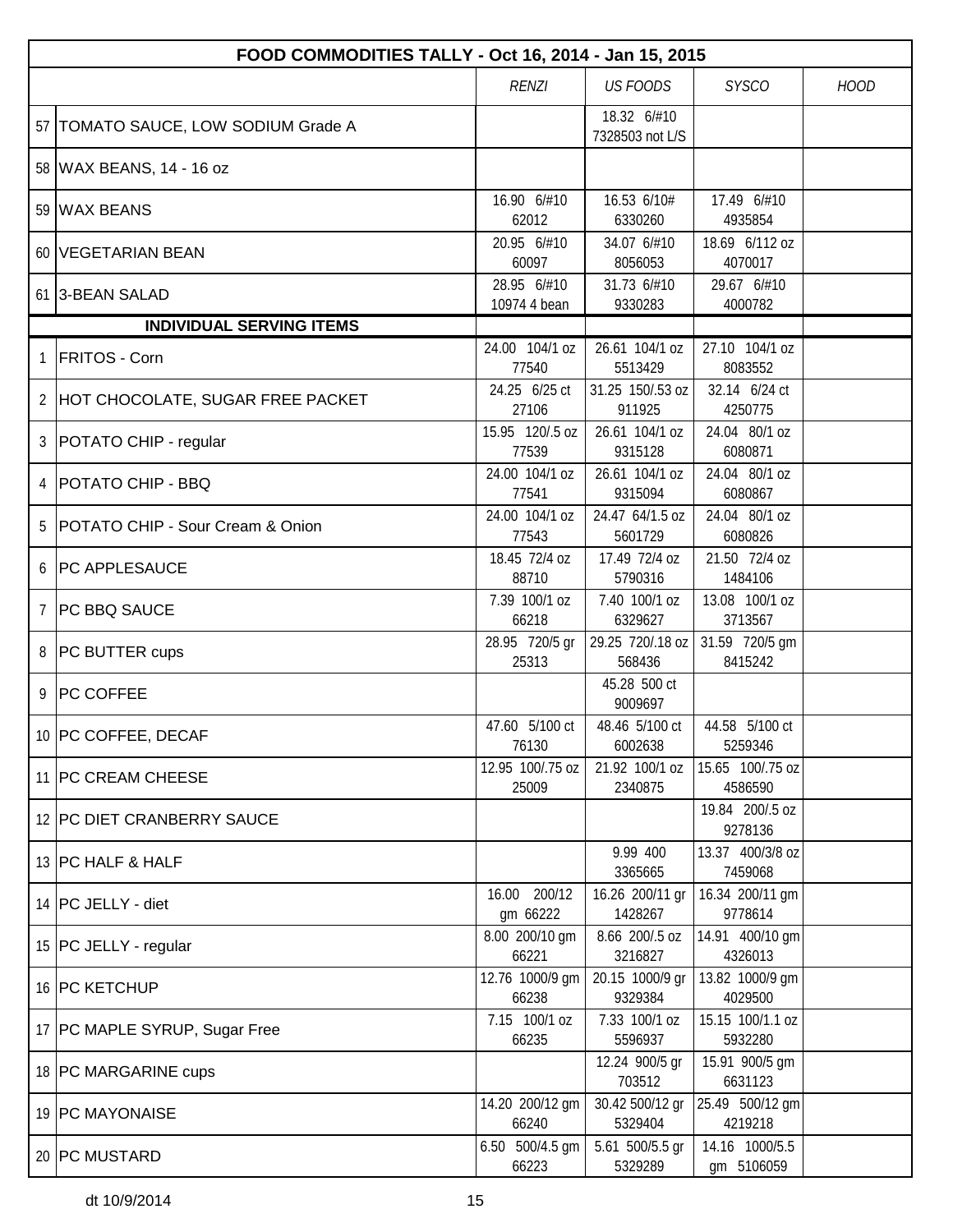|                                                  | FOOD COMMODITIES TALLY - Oct 16, 2014 - Jan 15, 2015        |                           |                            |                               |             |  |  |
|--------------------------------------------------|-------------------------------------------------------------|---------------------------|----------------------------|-------------------------------|-------------|--|--|
|                                                  |                                                             | <b>RENZI</b>              | <b>US FOODS</b>            | <b>SYSCO</b>                  | <b>HOOD</b> |  |  |
|                                                  | 21 PC PANCAKE SYRUP                                         | 6.99 100/1.5 oz<br>66229  | 5.76 100/1 oz<br>5329644   | 9.89 100/1.5 oz<br>8435273    |             |  |  |
|                                                  | 22 PC PEANUT BUTTER                                         | 20.25 200/.5 oz<br>67168  | 20.40 200/.5 oz<br>169243  | 45.08 200/.75 oz<br>8435638   |             |  |  |
|                                                  | 23 PC RELISH                                                | 7.05 200/9 gm<br>66219    | 6.98 200/9 gr<br>6329213   | 20.19 500/9 gm<br>4667093     |             |  |  |
|                                                  | 24   PC SALAD DRESSING (Italian If)                         | 5.95 200/12 gm<br>66225   | 16.61 200/.44 oz<br>63776  | 8.29 60/1.5 oz<br>5954250     |             |  |  |
|                                                  | 25 PC SALT SUBSTITUTE                                       | 4.95 3000/.60<br>gm 67056 | 16.73 2/1000 ct<br>5007919 | 16.26 300/.3 oz<br>1116052    |             |  |  |
|                                                  | 26 PC SPLENDA                                               | 22.05 2000<br>67002       | 20.85 2000 ct<br>2945517   | 17.17 2000/1 gm<br>5817251    |             |  |  |
|                                                  | 27 PC SUGAR                                                 | 9.50 2000<br>67001        | 10.97 2000 ct<br>9327263   | 13.39 3000/1/10<br>oz 5965850 |             |  |  |
|                                                  | 28 PC SUGAR FREE PANCAKE SYRUP                              | 7.15 100/1 oz<br>66235    | 16.71 100/1 oz<br>5341607  | 15.15 100/1.1 oz<br>5932280   |             |  |  |
|                                                  | 29 PC SOUR CREAM cups                                       | 14.11 100/1 oz<br>25321   | 14.62 100/1 oz<br>6605018  | 16.69 100/1 oz<br>1824465     |             |  |  |
|                                                  | 30 PC SWEET & SOUR                                          | 6.65 100/1 oz<br>66236    | 22.00 200/.75 oz<br>65805  | 25.81 200/1 oz<br>3132065     |             |  |  |
| <b>FRUITS &amp; VEGETABLES, FRESH and CANNED</b> |                                                             |                           |                            |                               |             |  |  |
| $\mathbf{1}$                                     | APPLES, fresh                                               | 41.50 100 ct<br>88027     |                            |                               |             |  |  |
|                                                  | 2   APPLES: sliced, juice or water packed, Grade A          | 27.50 6/#10<br>63045      | 38.07 6/#10<br>1328376     | 37.12 6/#10<br>1467968        |             |  |  |
| 3 <sup>1</sup>                                   | APPLESAUCE Unsweetened, Grade A                             | 21.50 6/#10<br>65045      | 30.69 6/#10<br>5328117     | 16.93 6/#10<br>7302151        |             |  |  |
|                                                  | 4 APRICOTS - Grade A                                        |                           | 41.42 6/#10<br>7577810     | 31.28 6/#10<br>0029078        |             |  |  |
| 5                                                | <b>BANANAS, fresh</b>                                       |                           |                            |                               |             |  |  |
| 6                                                | CABBAGE, fresh                                              | 21.00 50#<br>88091        |                            |                               |             |  |  |
| 7                                                | CANTELOPE, fresh                                            | 28.00 12-15 ct<br>88039   |                            |                               |             |  |  |
| 8                                                | CELERY. Bunch                                               |                           |                            |                               |             |  |  |
| 9                                                | <b>COLE SLAW MIX</b>                                        |                           |                            |                               |             |  |  |
|                                                  | 10 CRANBERRY SAUCE Whole, Grade A                           |                           | 38.20 6/#10<br>4328498     | 42.83 6/#10<br>5729983        |             |  |  |
|                                                  | 11 CRANBERRY SAUCE, Jellied, Grade A                        | 36.00 6/#10<br>47037      | 27.73 6/#10<br>2328490     | 37.01 6/101 oz<br>4608907     |             |  |  |
|                                                  | 12 CUCUMBERS, fresh                                         |                           |                            |                               |             |  |  |
| 13                                               | CRUSHED PINEAPPLE: fancy, juice Hawaiian Coarse,<br>Grade A | 25.50 6/#10<br>64045      | 31.16 6/#10<br>7143787     | 21.19 6/#10<br>8921201        |             |  |  |
|                                                  | 14 FROZEN STRAWBERRIES, UNSWEETENED - Grade A               |                           |                            | 33.11 30#<br>0835625          |             |  |  |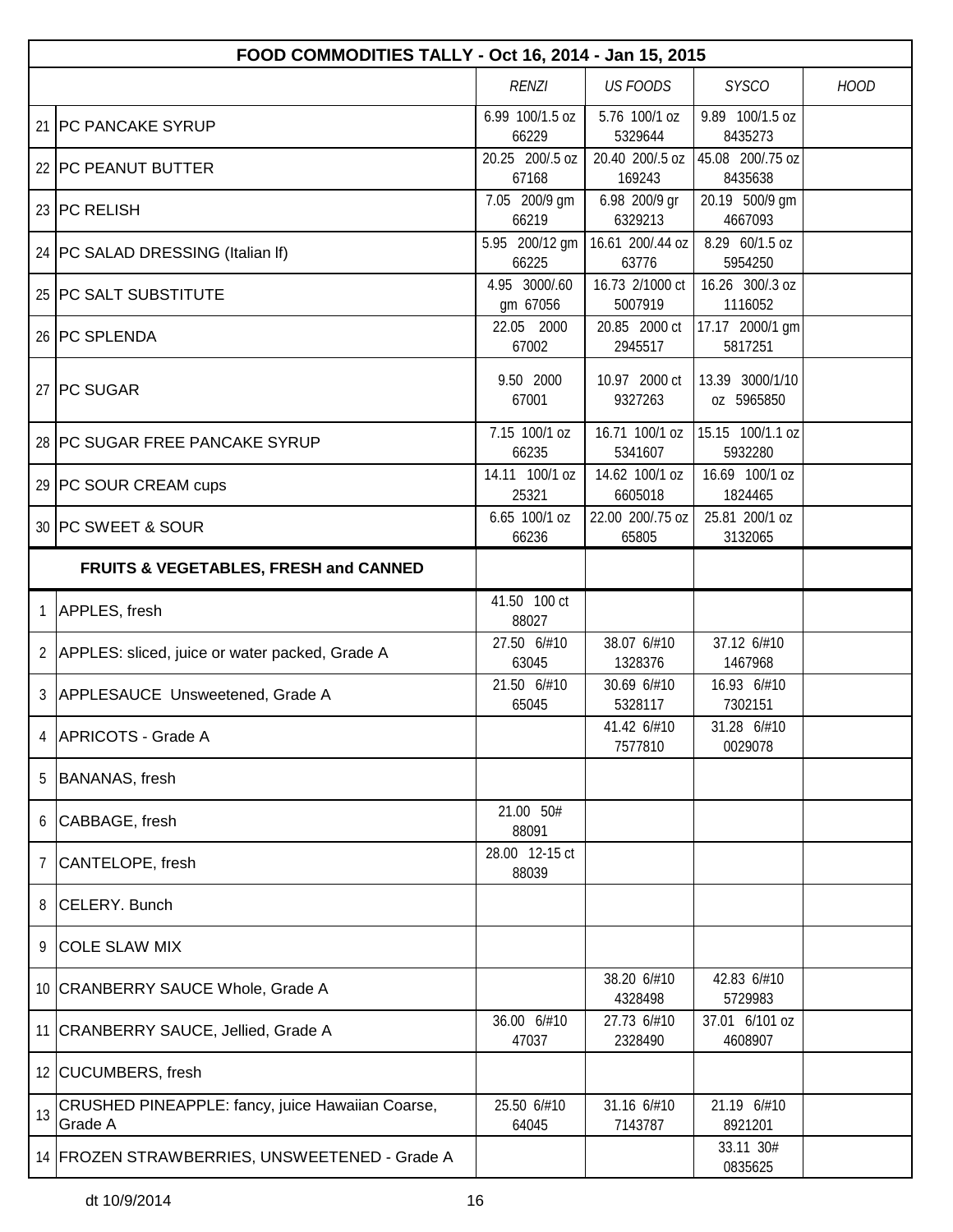|                                                                | FOOD COMMODITIES TALLY - Oct 16, 2014 - Jan 15, 2015              |                                                                                                   |                          |                          |  |  |  |
|----------------------------------------------------------------|-------------------------------------------------------------------|---------------------------------------------------------------------------------------------------|--------------------------|--------------------------|--|--|--|
| <b>US FOODS</b><br><b>SYSCO</b><br><b>RENZI</b><br><b>HOOD</b> |                                                                   |                                                                                                   |                          |                          |  |  |  |
|                                                                | 15 FROZEN STRAWBERRIES, SWEETENED - Grade A                       | 39.25 30#<br>46214                                                                                | 39.89 30#<br>2327625     | 52.00 6/6.5#<br>7652409  |  |  |  |
|                                                                | 16 FRUIT COCKTAIL, Grade A                                        | 31.99 6/#10<br>63101                                                                              | 32.51 6/#10<br>9333527   | 30.78 6/#10<br>8576284   |  |  |  |
|                                                                | 17 FRUIT CUPS, 4 oz - Grade A                                     | 17.99 36/4 oz 46233<br>mix / 46234 peach /<br>46235 pear / 46236<br>pineapple / 46238<br>mandarin | 14.13 36/4 oz<br>6984025 | 18.89 36/4 oz<br>4714663 |  |  |  |
| 18                                                             | FRUIT MEDLEY, Festival/Classic, melon pieces, grapes -<br>Grade A | 28.65 18#<br>31203                                                                                |                          | 29.83 2/8#<br>3856507    |  |  |  |
|                                                                | 19 GREEN PEPPERS, fresh                                           |                                                                                                   |                          |                          |  |  |  |
|                                                                | 20 LETTUCE, Iceberg, fresh, head                                  |                                                                                                   |                          |                          |  |  |  |
|                                                                | 21   LETTUCE, Iceberg, fresh, bag                                 |                                                                                                   |                          |                          |  |  |  |
|                                                                | 22 MANDARIN ORANGE, sections, light, Grade A                      | 17.40 6/#10<br>66031                                                                              | 30.85 6/#10<br>2910131   | 18.52 6/#10<br>3548393   |  |  |  |
|                                                                | 23 ONIONS, fresh                                                  | 18.05 50#<br>88153                                                                                |                          |                          |  |  |  |
|                                                                | 24 ORANGES, fresh                                                 | 29.50 113 ct<br>88348                                                                             |                          |                          |  |  |  |
|                                                                | 25   PEACHES yellow, light cling halves, Grade A                  | 28.25 6/#10<br>63043 sliced                                                                       | 34.38 6/#10<br>3333523   | 33.50 6/#10<br>4331914   |  |  |  |
|                                                                | 26   PEACHES sliced, light Grade A                                | 28.25 6/#10<br>63043                                                                              | 39.39 6/#10<br>1328541   | 30.20 6/#10<br>4218996   |  |  |  |
|                                                                | 27   PEARS halves, light Grade A                                  | 26.00 6/#10<br>64011                                                                              | 41.02 6/#10<br>5328133   | 32.07 6/#10<br>4261889   |  |  |  |
|                                                                | 28   PEARS pieces, light Grade A                                  | 31.50 6/#10<br>64012                                                                              |                          | 27.94 6/#10<br>6109981   |  |  |  |
|                                                                | 29 PINEAPPLE TIDBITS: light, Grade A                              | 25.60 6/#10<br>64043                                                                              | 27.43 6/#10<br>6831705   | 22.39 6/#10<br>6588297   |  |  |  |
|                                                                | 30 PINEAPPLE, sliced, juice packed, Grade A                       | 22.40 6/#10<br>63037                                                                              | 35.63 6/#10<br>6333785   | 23.61 6/#10<br>1097807   |  |  |  |
|                                                                | 31   PLUMS, fresh                                                 |                                                                                                   |                          |                          |  |  |  |
|                                                                | 32 POTATOES, fresh                                                | 18.00 50#<br>88185                                                                                |                          |                          |  |  |  |
|                                                                | 33 SEEDLESS RAISINS - Grade A                                     | 26.50 144/1.5 oz<br>92377                                                                         |                          | 41.90 30#<br>4010807     |  |  |  |
|                                                                | 34   TOMATOES, fresh                                              |                                                                                                   |                          |                          |  |  |  |
|                                                                | 35 TROPICAL FRUIT, papaya, banana - Grade A                       | 27.65 6/#10<br>64030                                                                              |                          |                          |  |  |  |
|                                                                | <b>VEGETABLES - FROZEN</b>                                        |                                                                                                   |                          |                          |  |  |  |
| 1                                                              | ASPARAGUS, Grade A                                                | 29.00 6/2.5#<br>45233                                                                             | 47.96 6/2.5#<br>9328212  | 28.33 6/2.5#<br>5124852  |  |  |  |
| 2                                                              | BREAKFAST CUBE POTATOES, Grade A                                  |                                                                                                   | 32.57 6/5#<br>8275232    |                          |  |  |  |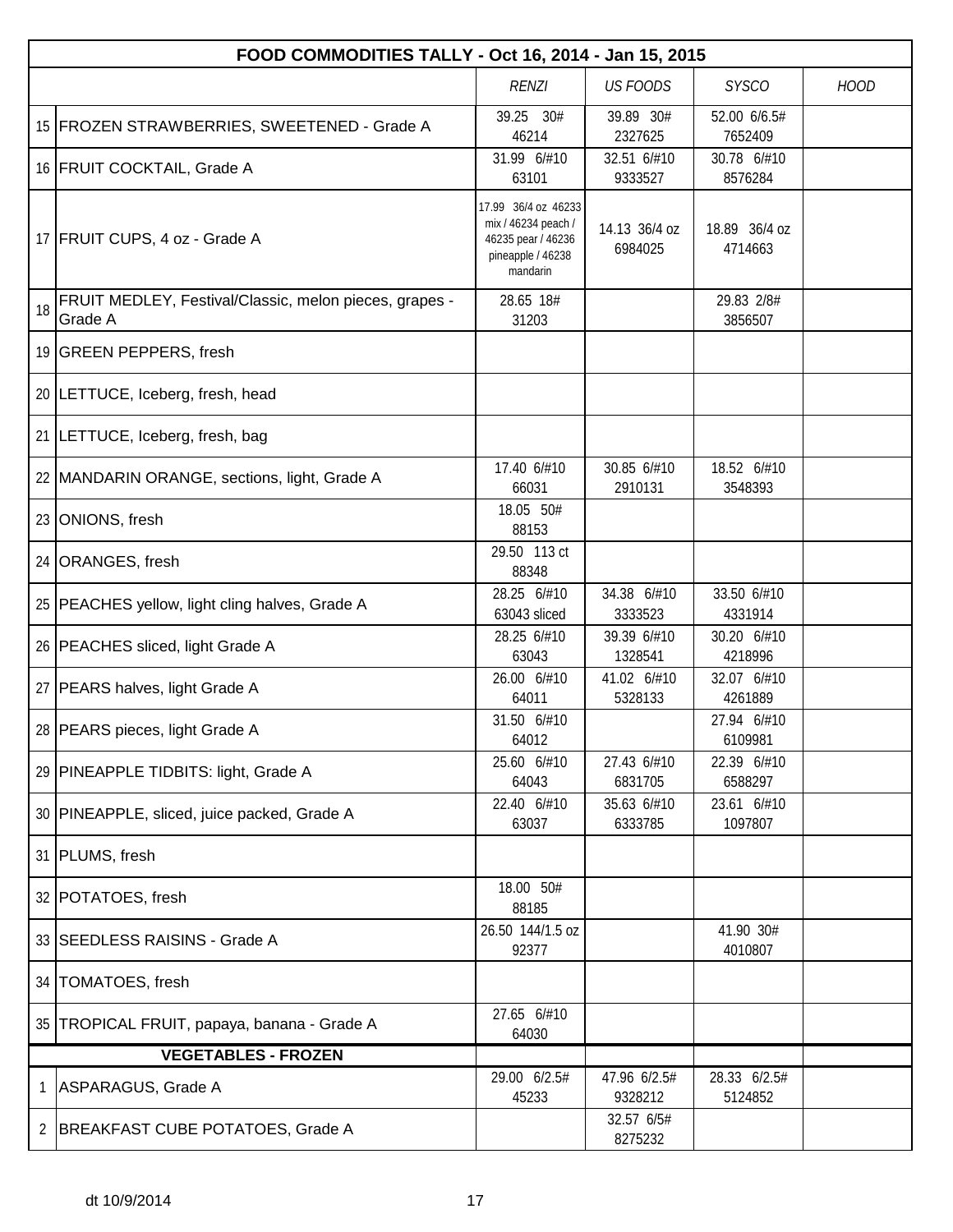|   | FOOD COMMODITIES TALLY - Oct 16, 2014 - Jan 15, 2015 |                      |                          |                          |             |  |  |
|---|------------------------------------------------------|----------------------|--------------------------|--------------------------|-------------|--|--|
|   |                                                      | RENZI                | <b>US FOODS</b>          | <b>SYSCO</b>             | <b>HOOD</b> |  |  |
| 3 | BROCCOLI, CUT, Grade A                               | 12.02 20#<br>45131   | 12.16 20#<br>7056443     | 16.82 20#<br>8729493     |             |  |  |
| 4 | BROCCOLI SPEARS, Grade A                             | 19.00 12/2#<br>45229 | 24.70 12/2#<br>1328491   | 18.75 12/2#<br>7288119   |             |  |  |
| 5 | BRUSSEL SPROUTS, Grade A                             | 19.35 20#<br>44984   | 35.94 12/2.5#<br>8328536 | 20.46 12/2#<br>7288091   |             |  |  |
|   | 6 CALIFORNIA BLEND, Grade A                          | 13.25 20#<br>44601   | 23.20 20#<br>4328399     | 15.18 20#<br>2222115     |             |  |  |
| 7 | CAPRI MIX, Grade A                                   | 16.55 20#<br>45318   | 30.73 6/4#<br>8365975    | 17.69 12/2#<br>1528769   |             |  |  |
| 8 | BABY CARROTS, whole Grade A                          | 17.50 20#<br>45228   | 16.08 20#<br>3327848     | 18.72 12/2#<br>1055508   |             |  |  |
|   | 9 CARROTS, CUT, Grade A                              | 10.36 20#<br>45132   | 13.37 20#<br>4328142     | 16.84 3/10#<br>3835865   |             |  |  |
|   | 10 CAULIFLOWER, grade A                              | 24.00 12/2#<br>45257 | 28.85 12/2#<br>6328132   | 16.91 12/2#<br>3772514   |             |  |  |
|   | 11 CORN, Grade A                                     | 13.20 20#<br>45133   | 12.52 20#<br>4328233     | 21.31 3/10#<br>3836889   |             |  |  |
|   | 12 GREEN BEANS, CUT, Grade A                         | 10.49 20#<br>45130   | 17.59 20#<br>3328226     | 23.91 3/10#<br>3832193   |             |  |  |
|   | 13 GREEN BEANS, ITALIAN CUT, Grade A                 | 19.50 12/2#<br>45254 | 24.00 12/2#<br>1328269   | 19.94 12/2#<br>1389931   |             |  |  |
|   | 14 DICED GREEN PEPPERS, Grade A                      | 24.00 12/2#<br>45010 | 32.09 12/2#<br>9328345   | 20.13 12/2#<br>1876069   |             |  |  |
|   | 15 FAJITA STRIPS                                     | 23.35 12/2#<br>45246 | 31.78 12/2#<br>8327579   | 67.13 4/5#<br>5962584    |             |  |  |
|   | 16 FRENCH FRIES, Grade A                             | 14.00 6/5#<br>34115  | 15.18 6/5#<br>747410     |                          |             |  |  |
|   | 17 FRENCH GREEN BEANS, Grade A                       | 18.25 12/2#<br>45253 | 17.74 12/2#<br>4328225   |                          |             |  |  |
|   | 18 HUBBARD SQUASH, Grade A                           | 35.00 12/4#<br>45174 | 48.43 4/12#<br>3328390   | 36.64 12/4#<br>0571240   |             |  |  |
|   | 19   ITALIAN MIX, Grade A                            | 16.50 20#<br>45324   | 22.88 20#<br>8328296     | 24.47 30#<br>3960317     |             |  |  |
|   | 20 JAPANESE STIR FRY, Grade A                        |                      | 35.46 6/4#<br>742874     | 24.71 6/4#<br>1874817    |             |  |  |
|   | 21 LIMA BEANS, Grade A                               |                      | 38.04 12/2.5#<br>3328176 | 32.63 12/2.5#<br>1440270 |             |  |  |
|   | 22 MIXED VEGETABLES Grade A, 5 way mix               | 13.95 20#<br>45134   | 29.35 12/2.5#<br>2328276 | 23.51 12/2.5#<br>1263623 |             |  |  |
|   | 23 ONIONS, DICED, Grade A                            | 16.00 20#<br>45295   | 8.42 6/2#<br>8327629     |                          |             |  |  |
|   | 24   ORIENTAL BLEND, Grade A                         | 15.00 20#<br>45259   | 23.74 20#<br>7328446     | 16.93 12/2#<br>8491383   |             |  |  |
|   | 25 PEARL ONIONS. Grade A                             |                      | 40.86 12/2#<br>4327631   | 13.69 4/2#<br>1719517    |             |  |  |
|   | 26   PEAS, Grade A                                   | 15.50 20#<br>45136   | 31.20 12/2.5#<br>1328285 | 24.64 3/10#<br>3837994   |             |  |  |
|   | 27   PEAS/CARROTS, Grade A                           | 15.50 20#<br>45137   | 27.42 12/2.5#<br>4328282 | 24.30 30#<br>3959277     |             |  |  |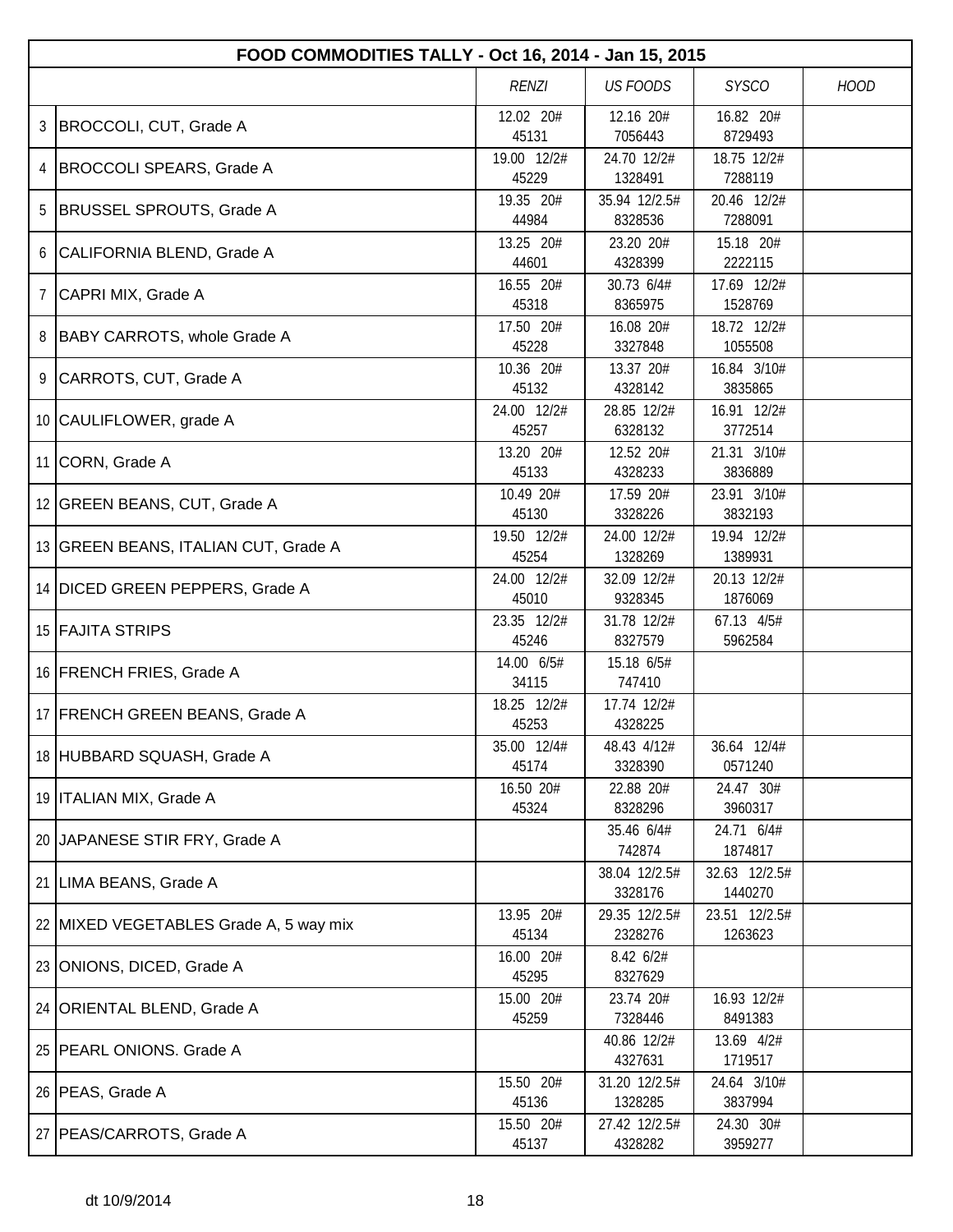|                | FOOD COMMODITIES TALLY - Oct 16, 2014 - Jan 15, 2015 |                           |                            |                            |             |  |  |
|----------------|------------------------------------------------------|---------------------------|----------------------------|----------------------------|-------------|--|--|
|                |                                                      | <b>RENZI</b>              | <b>US FOODS</b>            | <b>SYSCO</b>               | <b>HOOD</b> |  |  |
|                | 28   SCAND BLEND, Grade A                            | 22.00 12/2#<br>45248      | 28.73 6/4#<br>7327828      | 20.39 12/2#<br>1474980     |             |  |  |
|                | 29 SPINACH, chopped Grade A                          | 25.00 12/3#<br>45232      | 36.66 12/3#<br>7899602     | 21.19 12/3#<br>7146410     |             |  |  |
|                | 30 SWEET PEAS, Grade A                               | 15.53 20#<br>45136        | 22.28 12/2.5#<br>1328285   | 23.47 3/10#<br>3837903     |             |  |  |
|                | 31   WAX BEANS, CUT, Grade A                         | 24.00 12/2#<br>45256      | 17.68 12/2#<br>9328410     | 23.58 12/2#<br>1877026     |             |  |  |
|                | 32 WINTER BLEND, Grade A                             | 18.90 20#<br>45320        | 19.20 20#<br>4328316       | 21.97 30#<br>3890969       |             |  |  |
|                | 33 ZUCCHINI. Grade A                                 | 18.00 20#<br>45294 sliced | 25.94 12/3#<br>6328397     |                            |             |  |  |
|                | <b>PUDDING</b>                                       |                           |                            |                            |             |  |  |
| 1              | <b>REGULAR BUTTERSCOTCH</b>                          | 25.50 6/#10<br>73149      | 22.46 6/#10<br>6327316     | 25.68 6/#10<br>4011011     |             |  |  |
| $\overline{2}$ | <b>REGULAR CHOCOLATE</b>                             | 23.50 6/#10<br>73147      | 20.34 6/#10<br>1327337     | 30.12 12/2#<br>5106554     |             |  |  |
| $\mathcal{S}$  | <b>REGULAR CHOCOLATE POWDER MIX</b>                  | 24.50 6/#10<br>28450      | 28.73 12/24 oz<br>8370652  | 30.12 12/2#<br>5106554     |             |  |  |
| 4              | <b>REGULAR PISTACHIO</b>                             |                           |                            |                            |             |  |  |
| 5              | <b>REGULAR VANILLA</b>                               | 23.50 6/10#<br>73148      | 20.43 6/#10<br>7327323     | 18.98 12/24 oz<br>4010922  |             |  |  |
| 6              | <b>REGULAR VANILLA POWDER MIX</b>                    | 24.50 12/24 oz<br>28451   | 30.14 12/24 oz<br>1370667  | 18.98 12/24 oz<br>4010922  |             |  |  |
| $\overline{7}$ | <b>TAPIOCA</b>                                       | 27.00 6/#10<br>73207      | 24.00 6/#10<br>3327319     | 26.89 6/#10<br>4011102     |             |  |  |
| 8              | <b>LEMON</b>                                         | 27.00 6/#10<br>73150      | 23.26 6/#10<br>9327313     | 25.69 6/#10<br>4011052     |             |  |  |
|                | 9 SUGAR FREE - BUTTERSCOTCH, 5 oz                    |                           | 15.69 12/5 oz<br>6371660   |                            |             |  |  |
|                | 10 SUGAR FREE - CHOCOLATE, 5 oz                      |                           | 15.69 12/5 oz<br>6371667   | 19.01 12/3.5 oz<br>6798658 |             |  |  |
|                | 11 SUGAR FREE - VANILLA, 5 oz                        |                           | 15.69 12/5 oz<br>7371743   | 19.06 12/3.5 oz<br>6798637 |             |  |  |
|                | 12 SNACK PACK PUDDINGS, BUTTERSCOTCH, 3.5 oz         | 14.25 48/3.5 oz<br>88715  | 16.91 48/3.5 oz<br>4189825 | 15.40 48/3.5 oz<br>6213615 |             |  |  |
|                | 13 SNACK PACK PUDDINGS, CHOCOLATE, 3.5 oz            | 14.25 48/3.5 oz<br>88716  | 16.61 48/3.5 oz<br>5370051 | 15.40 48/3.5 oz<br>5661582 |             |  |  |
|                | 14 SNACK PACK PUDDINGS, VANILLA, 3.5 oz              | 14.25 48/3.5 oz<br>88717  | 16.61 48/3.5 oz<br>1370055 | 15.40 48/3.5 oz<br>5763834 |             |  |  |
|                | 15 SNACK PACK PUDDINGS, DIABETIC, RICE, 4 oz         |                           |                            | 18.53 48/4 oz<br>2496347   |             |  |  |
|                | 16 SNACK PACK PUDDINGS, DIABETIC, TAPIOCA, 4 oz      |                           |                            | 21.42 48/4 oz<br>1642362   |             |  |  |
|                | 17 SNACK PACK PUDDINGS, DIABETIC, VANILLA, 4 oz      |                           |                            | 21.43 48/4 oz<br>2619500   |             |  |  |
|                | <b>JELLO</b>                                         |                           |                            |                            |             |  |  |
| T.             | REGULAR, 24 oz- asst                                 | 23.00 12/24 oz<br>29210   | 21.56 12/24 oz<br>5343371  | 23.00 12/24 oz<br>4010310  |             |  |  |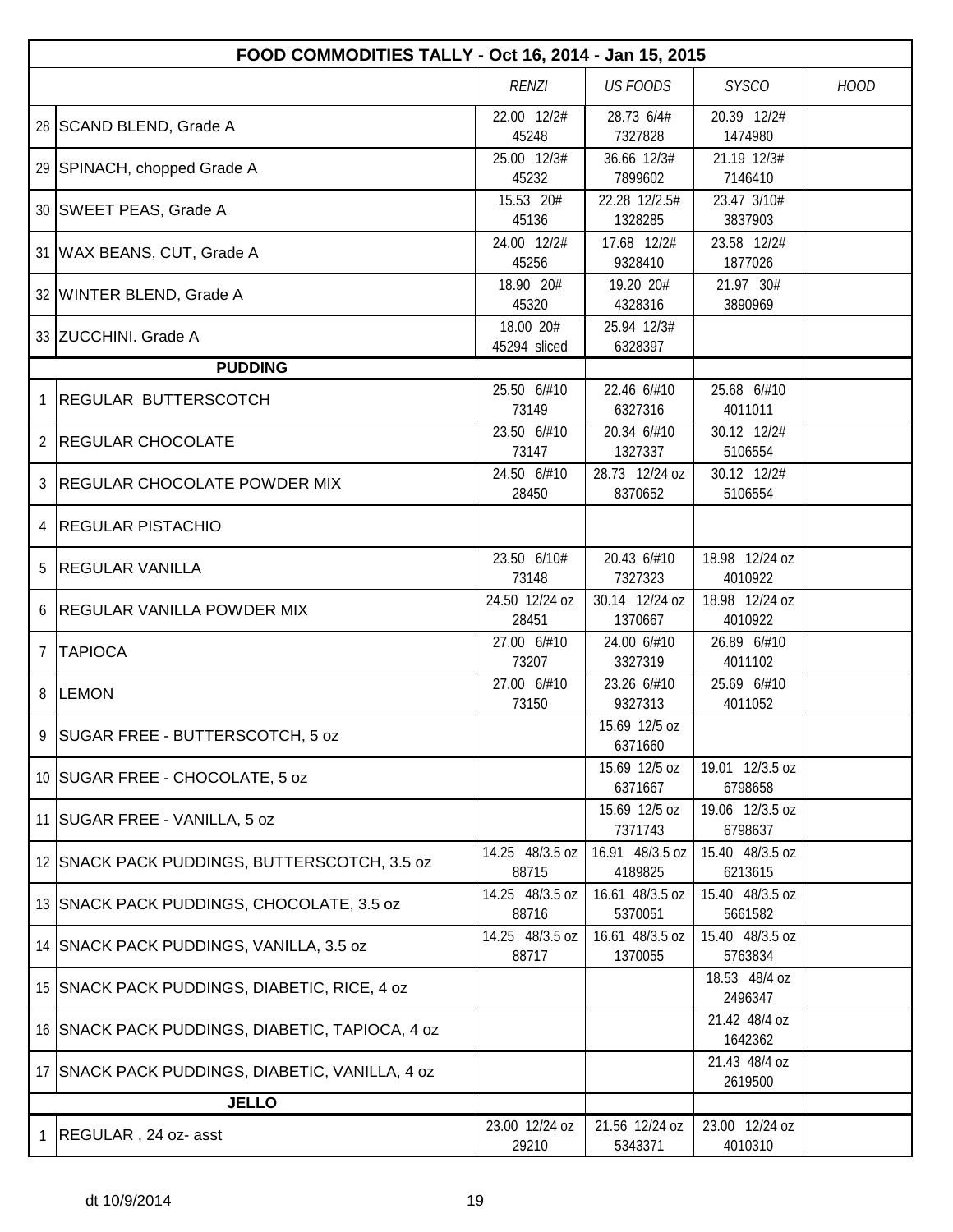|    | FOOD COMMODITIES TALLY - Oct 16, 2014 - Jan 15, 2015           |                                |                           |                              |             |  |  |
|----|----------------------------------------------------------------|--------------------------------|---------------------------|------------------------------|-------------|--|--|
|    |                                                                | <b>RENZI</b>                   | <b>US FOODS</b>           | <b>SYSCO</b>                 | <b>HOOD</b> |  |  |
| 2  | SUGAR FREE RED, 2.75 oz                                        |                                | 33.56 18/2.75<br>1371590  | 28.31 18/2.75 oz<br>7188711  |             |  |  |
| 3  | SUGAR FREE CITRUS, 2.75 oz                                     |                                | 33.56 18/2.75<br>6371587  | 28.03 18/2.75 oz<br>7188701  |             |  |  |
|    | <b>DAIRY</b>                                                   |                                |                           |                              |             |  |  |
|    | CHEESE AMER PROCESSED SLICED - Yellow                          | 2.94 lb 4/5#<br>25039          | 60.81 4/5#<br>1365170     | 55.90 4/5#<br>6697890        |             |  |  |
|    | 2 CHEESE AMER PROCESSED SLICED - White                         | 2.94 lb 4/5#<br>25038          | 61.72 4/5#<br>1340504     | 56.11 4/5#<br>9459082        |             |  |  |
| 3  | CHEESE, CHEDDAR - Block                                        | 3.10 lb 10#<br>25052           | 34.03 10#<br>2535433      | 3.05 10#<br>2825010          |             |  |  |
|    | 4 CHEESE, EXTRA SHARP - Block                                  | 3.47 lb 10#<br>25064           | 35.38 10#<br>5535430      | 3.17 lb 10#<br>2822312       |             |  |  |
| 5  | CHEESE, MEXICAN - Shredded                                     | 3.08 lb 4/5#<br>25045          | 58.47 4/5#<br>4332656     | 60.42 4/5#<br>8919086        |             |  |  |
|    | 6 CHEESE, MOZZARELLA - Shredded                                | 61.15 4/5#<br>25155            | 61.96 4/5#<br>6382386     | 63.74 4/5#<br>2593440        |             |  |  |
| 7  | CHEESE, SHARP - Shredded                                       | 3.22 lb 4/5#<br>25042          | 58.36 4/5#<br>1332642     |                              |             |  |  |
|    | 8 CHEESE, SHARP, LOW SODIUM - Shredded                         |                                |                           |                              |             |  |  |
|    | 9 CHEESE, SWISS - Block                                        | 3.66 lb 2/8#<br>25076          | 88.18 6/5#<br>2336352     | 3.29 lb 2/8#<br>2822437      |             |  |  |
|    | 10 CHEESE, SWISS, LOW SODIUM - Block                           |                                |                           |                              |             |  |  |
|    | 11 COTTAGE CHEESE                                              | 42.75 6/5#<br>29028            | 42.00 6/5#<br>3312642     |                              |             |  |  |
|    | 12 COTTAGE CHEESE, 1%                                          | 42.75 6/5#<br>29028 not 1%     | 40.43 4/5#<br>1685882     |                              |             |  |  |
|    | 13 LIQUID BUTTER                                               |                                | 27.73 3/gal<br>698688     | 28.77 3/gal<br>4577391       |             |  |  |
|    | 14   MAYONNAISE                                                | 22.95 4/gal<br>56205           | 26.31 4/gal<br>7329113    | 16.28 4/gal<br>4002432       |             |  |  |
|    | 15 MARGARINE                                                   | 17.05 30/1#<br>29088           | 17.41 30/1#<br>703496     | 17.90 30/1#<br>0417527       |             |  |  |
|    | 16 PARMESAN CHEESE                                             | 2.79 lb 4/5#<br>25600          | 86.87 4/5#<br>3385031     | 53.78 4/5#<br>6370571        |             |  |  |
|    | 17   PIZZA CRUST, rectangular par baked                        | 23.00 10/43 oz<br>37807        | 34.06 10/44 oz<br>7988561 | 40.64 14/12x16<br>2286482    |             |  |  |
|    | 18 SOUR CREAM                                                  | 35.52 6/5#<br>25325            | 25.32 4/5#<br>2739175     | 34.51 6/5#<br>1309194        |             |  |  |
|    | 19 YOGURT - assorted                                           | 14.79 48/4 oz<br>28064 / 76782 | 16.19 48/4 oz<br>2512952  | 13.21<br>24/4 oz<br>8221958  |             |  |  |
|    | 20 YOGURT, LIGHT - assorted flavors                            | 11.80 18/6 oz<br>76559         | 18.34 48/4 oz<br>3998283  | 17.23 48/4 oz<br>7849706     |             |  |  |
| 21 | YOGURT, Vanilla                                                | 14.00 48/4 oz<br>26087         | 17.31 4/5#<br>7851629     | 8.71 12/6 oz<br>9903576      |             |  |  |
|    | <b>COOKIES &amp; CRACKERS</b>                                  |                                |                           |                              |             |  |  |
|    | COOKIES, CHOCOLATE CHIP, 1.5 oz, frozen ready to<br>bake dough | 33.50 240/1 oz<br>37436        | 36.77 320/1 oz<br>7201650 | 65.64 240/1.33<br>oz 1412642 |             |  |  |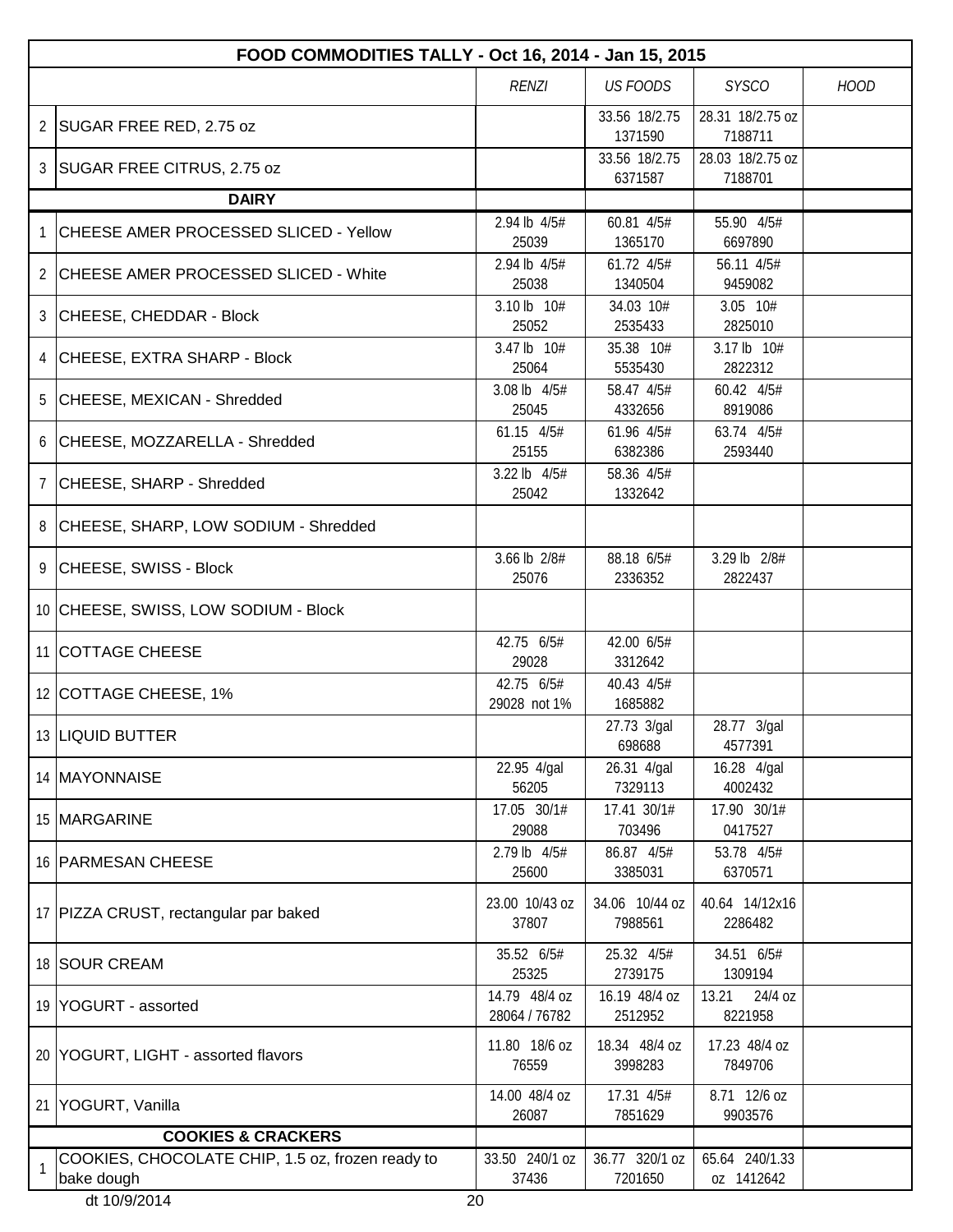|   | FOOD COMMODITIES TALLY - Oct 16, 2014 - Jan 15, 2015                      |                          |                                                  |                              |             |  |  |
|---|---------------------------------------------------------------------------|--------------------------|--------------------------------------------------|------------------------------|-------------|--|--|
|   |                                                                           | <b>RENZI</b>             | <b>US FOODS</b>                                  | <b>SYSCO</b>                 | <b>HOOD</b> |  |  |
|   | 2 COOKIES, OATMEAL, 1.5 oz frozen ready to bake dough                     |                          | 39.46 320/1 oz<br>8201659                        |                              |             |  |  |
| 3 | COOKIES, OATMEAL RAISIN, 1.5 oz frozen ready to bake<br>dough             | 30.00 384/1 oz<br>28546  | 39.46 320/1 oz<br>8201659                        | 65.68 240/1.33<br>oz 1412667 |             |  |  |
| 4 | COOKIES, PEANUT BUTTER, 1 oz, frozen ready to bake<br>dough               | 39.12 320/1 oz<br>39932  | 38.76 320/1 oz<br>1201664                        | 39.98 320/1 oz<br>7040520    |             |  |  |
| 5 | COOKIES, SUGAR, 1 oz, frozen ready to bake dough                          | 40.00 384/1 oz<br>39985  | 33.77 320/1 oz<br>9201658                        | 35.61 320/1 oz<br>7040512    |             |  |  |
| 6 | COOKIES, WHITE CHIP MACADAMIAN NUT, 1.5 oz,<br>frozen ready to bake dough |                          | 44.55 213/1.5 oz<br>1247915                      | 72.76 240/1 oz<br>2094498    |             |  |  |
|   | 7 FIG NEWTONS                                                             | 49.00 120/2 oz<br>72051  | 46.08 120/2 oz<br>7007545                        | 48.82 120/2 pk<br>4221461    |             |  |  |
| 8 | <b>FIG NEWTONS, individual package</b>                                    | 37.72 120/1 oz<br>72024  | 39.20 120/1 oz<br>9028655                        | 39.53 120/1 oz<br>4220554    |             |  |  |
|   | 9   GRAHAM CRACKERS, individual package                                   | 19.60 200/2 ct<br>28125  | 19.91 200/2 ct<br>1004852                        | 19.70 200/2 ct<br>2466506    |             |  |  |
|   | 10 LORNA DOONE COOKIE, individual package                                 | 32.05 120/4 ct<br>72022  | 31.65 120/4 ct<br>8013021                        | 34.06 120/1 oz<br>4125852    |             |  |  |
|   | 11 SALTINE - KRISPY, individual package                                   | 10.00 500/2 pk<br>73314  | 14.64 500/2 ct<br>4015665                        | 9.80 500/2 pk<br>4204996     |             |  |  |
|   | 12 SALTINES UNSALTED TOPS, individual package                             | 16.05 500/2 pk<br>73312  | 13.40 300/2 ct<br>8010951                        | 13.18 300/2 pk<br>4114914    |             |  |  |
|   | 13 SUGAR FREE COOKIE, Chocolate, individual package                       |                          | 41.27 120/3 ct<br>3270170                        |                              |             |  |  |
|   | 14 SUGAR FREE COOKIE, Lemon, individual package                           |                          |                                                  |                              |             |  |  |
|   | 15 SUGAR FREE COOKIE, Short Bread, individual package                     |                          |                                                  | 41.83 120/8 ct<br>3294980    |             |  |  |
|   | <b>MISC</b>                                                               |                          |                                                  |                              |             |  |  |
| 1 | COFFEE, REGULAR, 2 oz                                                     |                          | 53.17 84/2 oz<br>8565913                         | 48.98 96/2 oz<br>4116158     |             |  |  |
|   | 2 COFFEE, DECAF 2 oz                                                      |                          | 56.48 84/2 oz<br>8565772                         | 52.90 96/2 oz<br>4115739     |             |  |  |
|   | 3 BLACK PEPPER SHAKER - disposable                                        | 40.15 48/1.5 oz<br>67161 | 43.49 48/1.5 oz<br>6492672                       | 51.51 60/1.5 oz<br>9461716   |             |  |  |
|   | 4   GLUTEN FREE - BAGELS, asst                                            |                          |                                                  |                              |             |  |  |
| 5 | <b>GLUTEN FREE - BREAD</b>                                                |                          | 31.85 32/3 oz<br>7617848                         | 46.51 6/30 oz<br>0505624     |             |  |  |
|   | 6   GLUTEN FREE - CHEX CEREAL                                             |                          |                                                  |                              |             |  |  |
|   | 7   GLUTEN FREE - FROZEN SHERBERT, asst                                   |                          | 28.05 96/4 oz<br>2519759 lime /<br>7515463 / rsp |                              |             |  |  |
|   | 8   GLUTEN FREE - MUFFINS, asst                                           |                          |                                                  |                              |             |  |  |
|   | 9 KOSHER - BREAD                                                          |                          |                                                  |                              |             |  |  |
|   | 10 KOSHER - CHOW MEIN DINNER                                              |                          |                                                  |                              |             |  |  |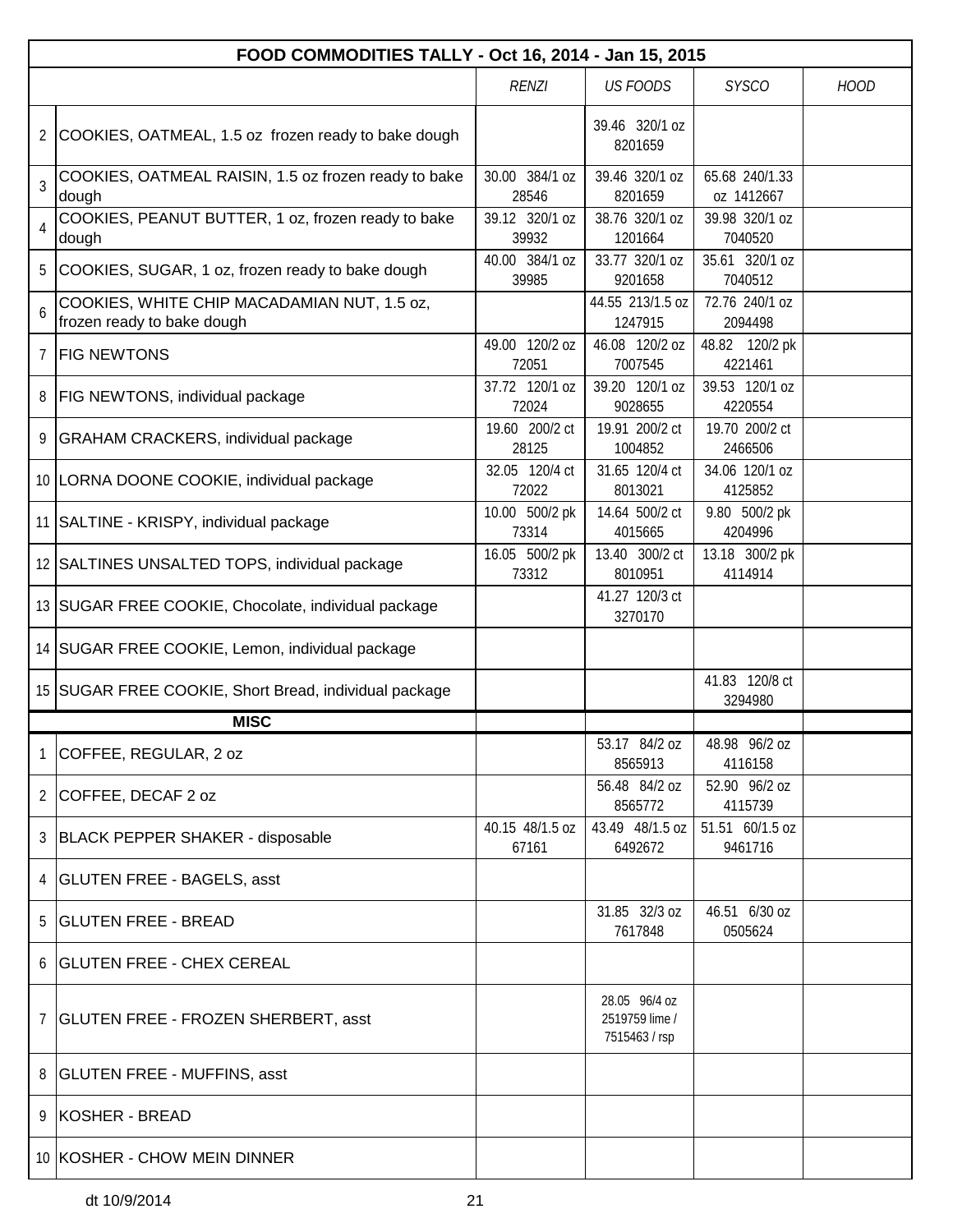|   | FOOD COMMODITIES TALLY - Oct 16, 2014 - Jan 15, 2015        |                         |                              |                              |                        |  |  |  |
|---|-------------------------------------------------------------|-------------------------|------------------------------|------------------------------|------------------------|--|--|--|
|   |                                                             | <b>RENZI</b>            | <b>US FOODS</b>              | <b>SYSCO</b>                 | <b>HOOD</b>            |  |  |  |
|   | 11 KOSHER - CHICKEN DINNER                                  |                         |                              |                              |                        |  |  |  |
|   | 12 KOSHER - CHICKEN LEG DINNER                              |                         |                              |                              |                        |  |  |  |
|   | 13 KOSHER - COLD CUTS                                       |                         |                              |                              |                        |  |  |  |
|   | 14 KOSHER - FISH DINNER                                     |                         |                              |                              |                        |  |  |  |
|   | 15 KOSHER - POT ROAST DINNER                                |                         |                              |                              |                        |  |  |  |
|   | 16 KOSHER - SALISBURY STEAK DINNER                          |                         |                              |                              |                        |  |  |  |
|   | 17 KOSHER - SLICED CHEESE                                   |                         |                              |                              |                        |  |  |  |
|   | 18 KOSHER - SPAGHETTI & MEATBALL DINNER                     |                         |                              |                              |                        |  |  |  |
|   | 19 KOSHER - TURKEY DINNER                                   |                         |                              |                              |                        |  |  |  |
|   | 20 READY MADE BISCUITS - 3"                                 | 20.12 120/2.25<br>0Z    | 25.55 175/1 oz<br>3317971    | 20.58 120/2.25<br>oz 5622873 |                        |  |  |  |
|   | 21 READY MADE BISCUITS - 2"                                 | 23.05 120/2 oz<br>51003 | 28.17 120/2.25<br>oz 8317158 | 20.58 120/2.25<br>oz 5622873 |                        |  |  |  |
|   | 22   SALT SHAKER - disposable                               | 12.65 48/4 oz<br>67160  | 11.18 48/4 oz<br>5492673     | 26.10 96/4 oz<br>9461617     |                        |  |  |  |
|   | 23 SPRAY COATING (pan)                                      | 12.70 6/17 oz<br>66422  | 7.83 6/16.5 oz<br>8328700    | 11.73 6/17 oz<br>4135380     |                        |  |  |  |
|   | 24 TORTILLA CHIPS                                           | $7.25$ $3/2#$<br>60054  | 11.78 8/16 oz<br>5911201     | 22.16 6/2#<br>2272690        |                        |  |  |  |
|   | 25   TORTILLA SHELLS                                        |                         | 19.87 6/120 ct<br>2091262    | 17.17 24/12 ct<br>2385748    |                        |  |  |  |
|   |                                                             |                         |                              |                              |                        |  |  |  |
|   | (Items 1 - 16)<br>MILK - WILL BE AWARDED BY TOTAL<br>below) |                         |                              |                              |                        |  |  |  |
| 1 | WHOLE MILK, gal                                             |                         |                              | 18.35 4/ gal<br>2327740      | 15.40 4/gal 320        |  |  |  |
| 2 | WHOLE MILK, 1/2 gal                                         |                         |                              | 22.66 9/.5 gal<br>0653275    | 18.18 9/.5 gal<br>189  |  |  |  |
| 3 | <b>WHOLE MILK, 8 oz</b>                                     |                         |                              | 9.85 20/8 oz<br>9164195      | 13.50 50/8 oz<br>1551  |  |  |  |
| 4 | SKIM MILK, 1/2 gal                                          |                         |                              | 15.15 12/qt<br>2543767       | 15.93 9/.5 gal<br>1059 |  |  |  |
| 5 | SKIM MILK, 8 oz                                             |                         |                              | 8.57 20/8 oz<br>9164161      | 11.65 50/8 oz<br>1554  |  |  |  |
| 6 | $2%$ MILK, 8 oz                                             |                         |                              | 8.73 20/8 oz<br>9162298      | 12.40 50/8 oz<br>1552  |  |  |  |
| 7 | 1% MILK, 1/2 gal                                            |                         |                              | 22.66 9/.5 gal<br>0653275    | 15.48 9/.5 gal<br>252  |  |  |  |
| 8 | 1% MILK, 8 oz                                               |                         |                              |                              | 11.85 50/8 oz<br>1553  |  |  |  |